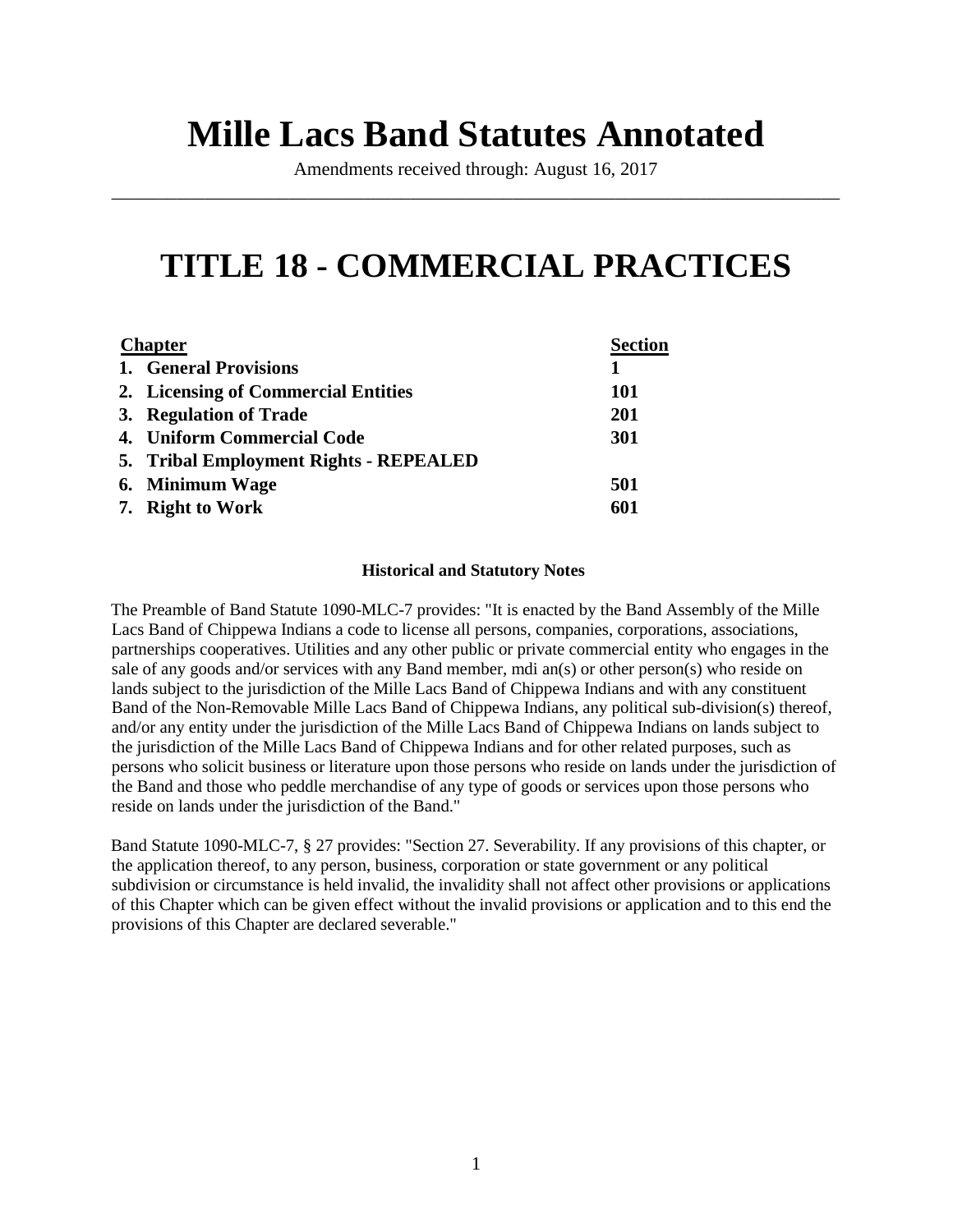# **CHAPTER 1**

# **GENERAL PROVISIONS**

# **Section**

- **1. Findings and Determinations.**
- **2. Definitions.**
- **3. Reservation of Right.**
- **4. Rules and Regulations.**
- **5. Jurisdiction of the Court of Central Jurisdiction; Damages.**
- **6. Waiver of Sovereign Immunity.**
- **7. Solicitor General Obligation.**
- **8. Investigations Proceedings.**
- **9. Equality and Consistency in the Exercise of Powers and Duties.**
- **10. Violations.**

# **Historical and Statutory Notes**

The title of Ordinance 15-14 is: "An ordinance amending Section 3(a) in Title 6 of the Mille Lacs Band Statutes Annotated; amending Sections 2, 4, 6 and 10 in Title 18 of the Mille Lacs Band Statutes Annotated; amending Chapter 5 of Title 18 in the Mille Lacs Band Statutes Annotated; and repealing any inconsistent Indian Preference language in any other Band law or policy, including any Corporate Commission policy, in order to create consistency in Band law and policy."

The preamble of Ordinance 15-14 provides: "It is enacted by the Band Assembly of the Mille Lacs Band of Ojibwe for the purpose of amending Section 3(a) in Title 6 of the Mille Lacs Band Statutes Annotated; Sections 2, 4, 6 and 10 in Title in the Mille Lacs Band Statutes Annotated; amending Chapter 5 of Title 18 of the Mille Lacs Band Statutes Annotated (the Band's Indian Employment Rights Ordinance or 'TERO'); and repealing any inconsistent Indian Preference language in Band law or policy, including any Corporate Commission policy, in order to create consistency in Band law and policy."

# **§ 1. Findings and Determinations.**

- (a) The Band Assembly hereby finds and determines that pursuant to Article VI, Section 1, Sub-section 3, of the Constitution of the Minnesota Chippewa Tribe, that it may authorize, regulate and license all persons, companies, corporations, associations, partnerships, cooperatives, utilities, and any other public or private commercial entity who engages in the sale of any goods and/or services with any constituent Band of the Non-Removable Mille Lacs Band of Chippewa Indians.
- (b) The Band Assembly hereby finds and determines that the regulation and licensure of all persons, companies, corporations, associations, partnerships, cooperatives, utilities and any other public or private commercial entity who engage in the sale of any goods and/or services with any constituent Band of the Non-Removable Mille Lacs Band of Chippewa Indians is an effective way to regulate commercial activity on lands under the jurisdiction of the Band and that such regulation is vital to the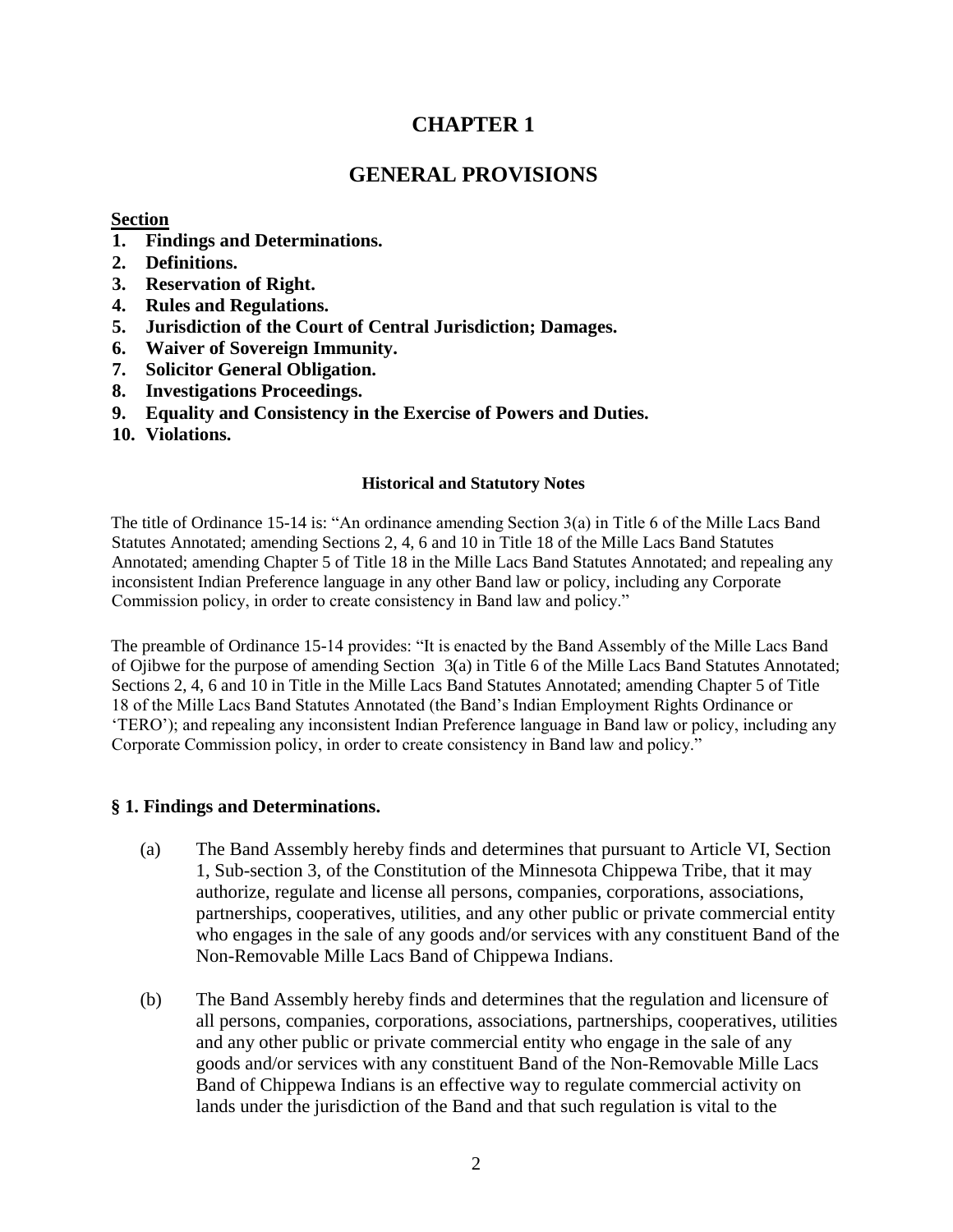economic security, political integrity and general welfare of the members of any constituent Band of the Non-Removable Mille Lacs Band of Chippewa Indians.

- (c) The Band Assembly hereby finds and determines that members of the Mille Lacs Band of Chippewa Indians have entered into grossly unfavorably contracts with other persons, companies, corporations, associations, partnerships, cooperatives, utilities and any other public or private commercial entity who engage in the sale of any goods and/or services under the jurisdiction of the Non-Removable Mille Lacs Band of Chippewa Indians with said contracts not being clearly understood by said Band members.
- (d) The Band Assembly hereby finds and determines that many members of the Mille Lacs Band of Chippewa Indians have been imposed upon by persons who solicit and/or peddle literature, insurance policies, merchandise of poor quality and other like-type goods or services and that said persons utilize unprofessional sales tactics in order to coerce Band members and others to accept said products which Band members under ordinary circumstances would not accept.
- (e) The Band Assembly hereby finds and determines that through the imposition of a license regulations governing such transactions upon all persons, companies, corporations, associations, partnerships, cooperatives, utilities and any other public or private commercial entity who engage in the sale of any goods and/or services with Band members and others under the jurisdiction of the Non-Removable Mille Lacs Band of Chippewa Indians is an effective way to regulate such 'transactions and to protect basic civil rights to due process of those persons subject to the jurisdiction of the Non-Removable Mille Lacs Band of Chippewa Indians, pursuant to 1 MLBS § 1 et seq. and Article XIII of the Constitution of the Minnesota Chippewa Tribe.
- (f) The Band Assembly hereby finds and determines that any person(s), companies, corporations, associations, partnerships, cooperatives, utilities and any other public or private commercial entity who desires to engage in such commercial activity, be permitted to do so under such rules and regulations as the Band Assembly may enact or the Chief Executive pursuant to lawful Executive Order may prescribe, so that the best interest of Band members and others under the jurisdiction of the Non-Removable Mille Lacs Band of Chippewa Indians shall be protected.
- (g) The Band Assembly hereby finds and determines that pursuant to Article VI, Section 1 , Subsection D and Article XV, Section 1 , 2 and 3 of the Constitution of the Minnesota Chippewa Tribe requires that any ordinance which imposes a license or fee upon non-members of the Minnesota Chippewa Tribe-Non-Removable Mille Lacs Band of Chippewa Indians shall be subject to review by the Secretary of Interior, and the regulatory provisions of Chapters 1 to 5 of this title clearly fall within the provisions of the aforementioned constitutional declaration.
- (h) The Band Assembly hereby finds and determines that in the best interests of Indian Self-Determination that the Secretary of Interior shall exercise his fiduciary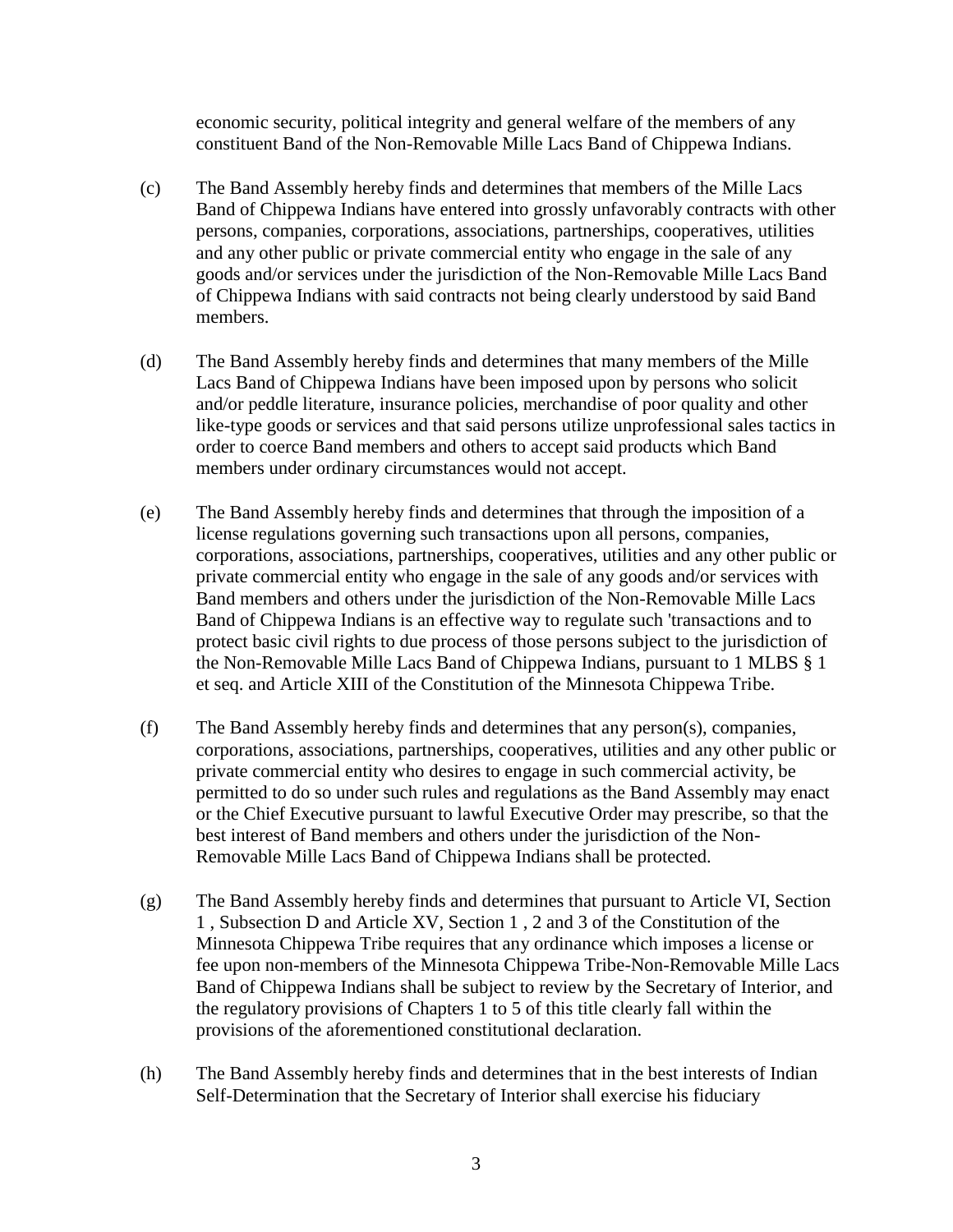obligation by reviewing any proposed Band Statute that levies a licensing fee on nonmembers of the Non-Removable Mille Lacs Band of Chippewa Indians and making recommendations to the Band Assembly so that it may become a Band Statute for regulatory and revenue generating purposes and be codified into the laws of the Non-Removable Mille Lacs Band of Chippewa Indians without undue delay.

(i) The Band Assembly hereby finds and determines that persons, companies, corporations, associations, partnerships, cooperatives, utilities and any other public or private commercial entity who engage in the sale of any goods and/or services of any material value with any person subject to the jurisdiction, on lands subject to the jurisdiction of the Non-Removable Mille Lacs Band of Chippewa Indians or with the Non-Removable Mille Lacs Band of Chippewa Indians or any entity or any political subdivision thereof; have conducted such business transactions without regard to the law, policies or judicial determinations of the Non-Removable Mille Lacs Band of Chippewa Indians and that such a condition violates the general welfare, economic security and political integrity of the Band members and others under the jurisdiction of the Non-Removable Mille Lacs Band of Chippewa Indians and that due to this condition , it is necessary to promulgate rules and regulations which govern the conduct of these transactions on lands under the jurisdiction of the Non-Removable Mille Lacs Band of Chippewa Indians.

### **Historical and Statutory Notes**

#### **Source:**

Band Statute 1090-MLC-47, § 1.

# **§ 2. Definitions.**

As used in Chapters 1 to 4 of this title, the words, terms, and phrases, defined in this section have the meanings given them. Unless the language or context of any undefined word, term or phrase, clearly indicates that a different meaning is intended, the meaning of sub-joined to any said work, term or phrase shall be subject to definitions found in Minnesota Statutes.

- (a) **Association:** The act of a number of persons in uniting together for some special purpose or business.
- (b) **Commercial Entity:** Any person(s), company(ies), corporation(s), association(s), partnership(s), cooperative(s), utility(ies) and any other public or private commercial entity who engage in trading in any goods and/or services of any material value with any person subject to the jurisdiction on lands, subject to the jurisdiction of the Non-Removable Mille Lacs Band of Chippewa Indians or with the Non-Removable Mille Lacs Band of Chippewa Indians or any entity or any political subdivision thereof.
- (c) **Company:** Union or association of persons for carrying on a commercial or industrial enterprise.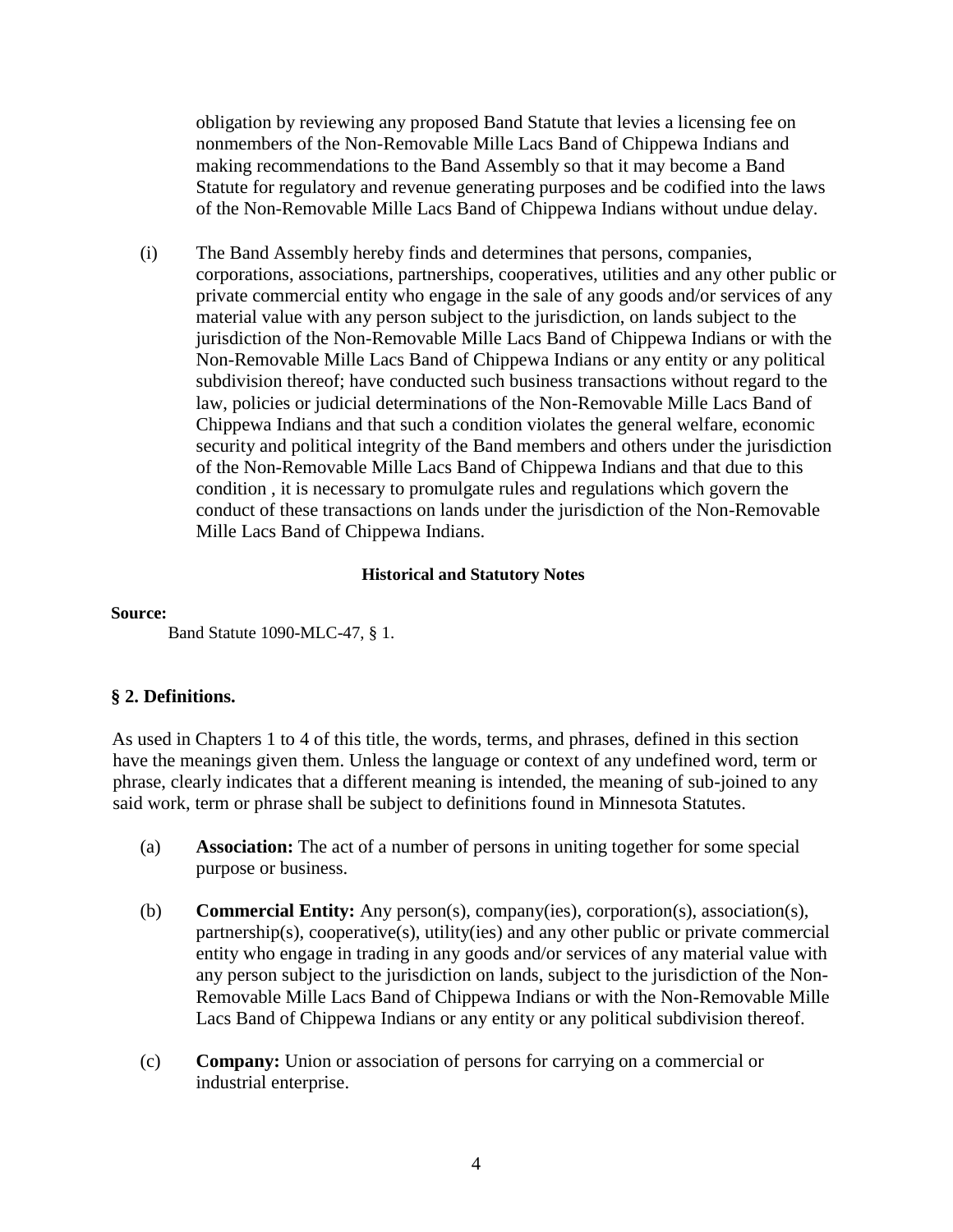- (d) **Cooperative:** A corporation or association organized for purpose of rendering economic services, without gain to itself, to shareholders or members who own and control it.
- (e) **Corporation:** An artificial person or legal entity created by or under the authority of the laws of the Non-Removable Mille Lacs Band of Chippewa Indians, any state or nation, composed in some rare instances of a single person and his successors, being the incumbents of a particular office, but ordinarily consisting of an association of numerous individuals, including those entities defined in Band Statutes 1077-MLC-16, § 26.0126.03.
- (f) **Court:** The Court of Central Jurisdiction as created pursuant to 5 MLBS § 1 et seq.
- (g) **Partnership:** A voluntary contract between two or more competent persons to place their money, effects, labor and skill, or some or all of them, in lawful commerce or business, with the understanding that there shall be a proportional sharing of the profits and losses between them.
- (h) **Person:** A natural person, corporation, company, association, cooperative, unincorporated association, trust or joint stock association, church, religious sect, religious denomination, or league and includes any trustee, receiver, assignee, agent or other similar representative thereof.
- (i) **Process:** Any statutory notice or demand required or permitted to be served on a natural person or a corporation and includes a summons in a civil action and any process which may be issued in any action or proceedings in the Court of Central Jurisdiction.
- (j) **Solicit:** The request, directly or indirectly, for any contribution, regardless of which party initiates communication, on the plea or representation that such contribution will or may be used for any charitable purpose, and the term shall be all inclusive.
- (k) **Solicitation:** Asking, enticing, requesting; or to appeal for something.

### **Source:**

Band Statute 1090-MLC-7, § 32. Band Ordinance 15-14, Title II, § 1.

# **§ 3. Reservation of Right.**

The Band Assembly hereby fully reserves the right to alter, amend or repeal the provisions of this title with the required review and approval of the Secretary of Interior. All rights and privileges granted or extended hereunder, shall be subject to such reserved right, however said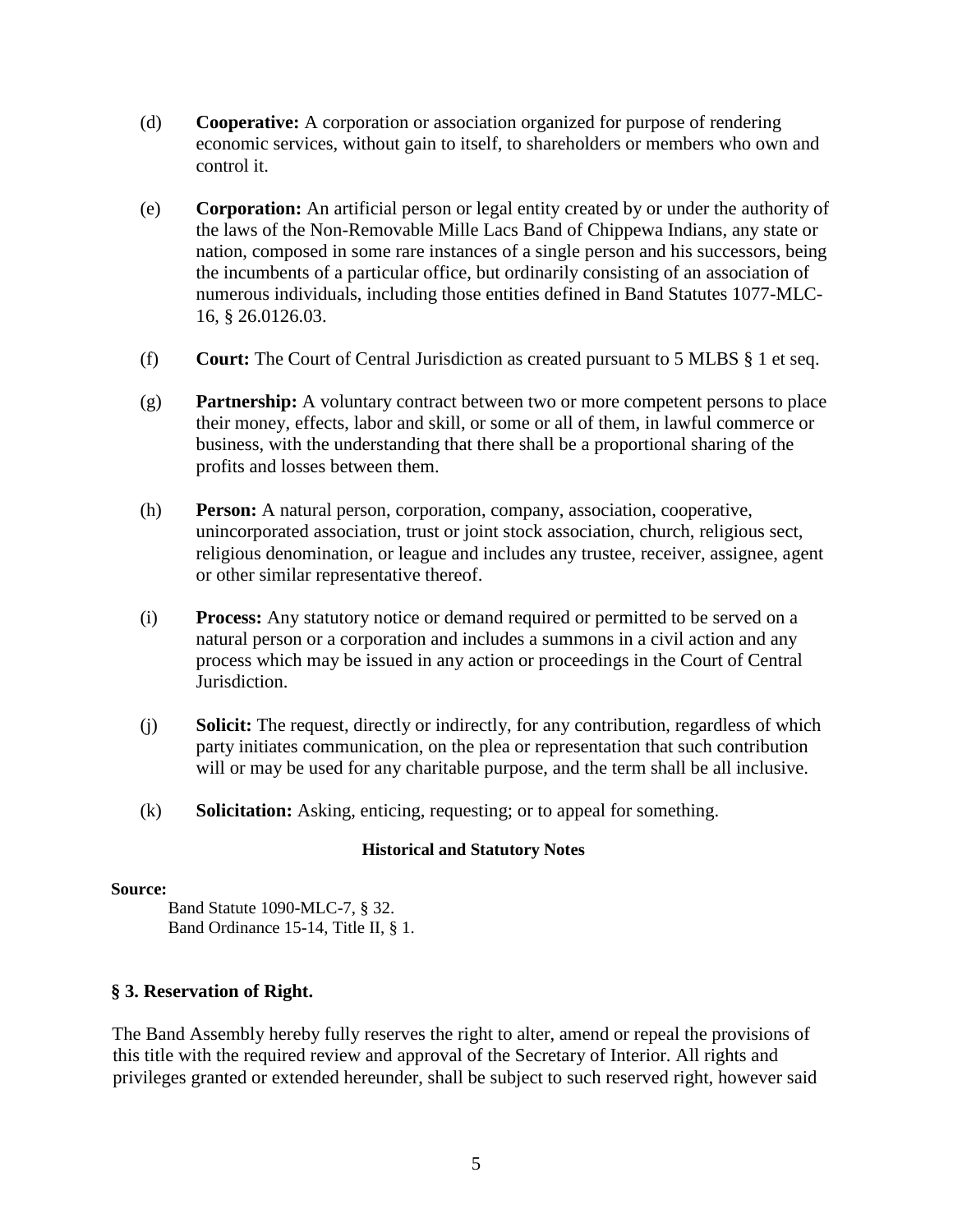reservation of right shall not be applicable to existing licenses issued prior to any statutory amendment.

### **Historical and Statutory Notes**

**Source:** 

Band Statute 1090-MLC-7, § 26.

## **§ 4. Rules and Regulations.**

The Corporate Commission is authorized to issue all rules and regulations necessary for the implementation of Chapters 1 to 4 of this title.

#### **Historical and Statutory Notes**

**Source:** 

Band Statute 1090-MLC-7, § 3.01. Band Ordinance 15-14, Title II, § 2.

#### **Cross References**

Powers and duties of Corporate Commission, *see* 16 MLBS § 111.

### **§ 5. Jurisdiction of the Court of Central Jurisdiction; Damages.**

- (a) The Court of Central Jurisdiction is hereby conferred exclusive subject matter jurisdiction to resolve any and all disputes which may arise pursuant to any provisions of Chapters 1 to 4 of this title. The provisions of 5 MLBS §113, shall apply to any non-Indian who initiates any action in the Court of Central Jurisdiction pursuant to any provision of Chapters 1 to 4 of this title. All non-Indian persons who apply for and receive a license to engage in the sale of goods and/or services pursuant to provisions of Chapters 1 to 4 of this title shall be deemed to have voluntarily consented to the civil jurisdiction of the Court of Central Jurisdiction for all civil causes of action which arise herewith.
- (b) Any cause of action which arises pursuant to any provision of Chapters 1 to 4 of this title in which the Non-Removable Mille Lacs Band of Chippewa Indians or any of its political entities is named as a defendant shall be limited in relief to declaratory or injunctive measures and no damages monetary or otherwise, including but not limited to attorney fees, shall be permitted.

### **Historical and Statutory Notes**

#### **Source:**

Band Statute 1090-MLC-47, § 25.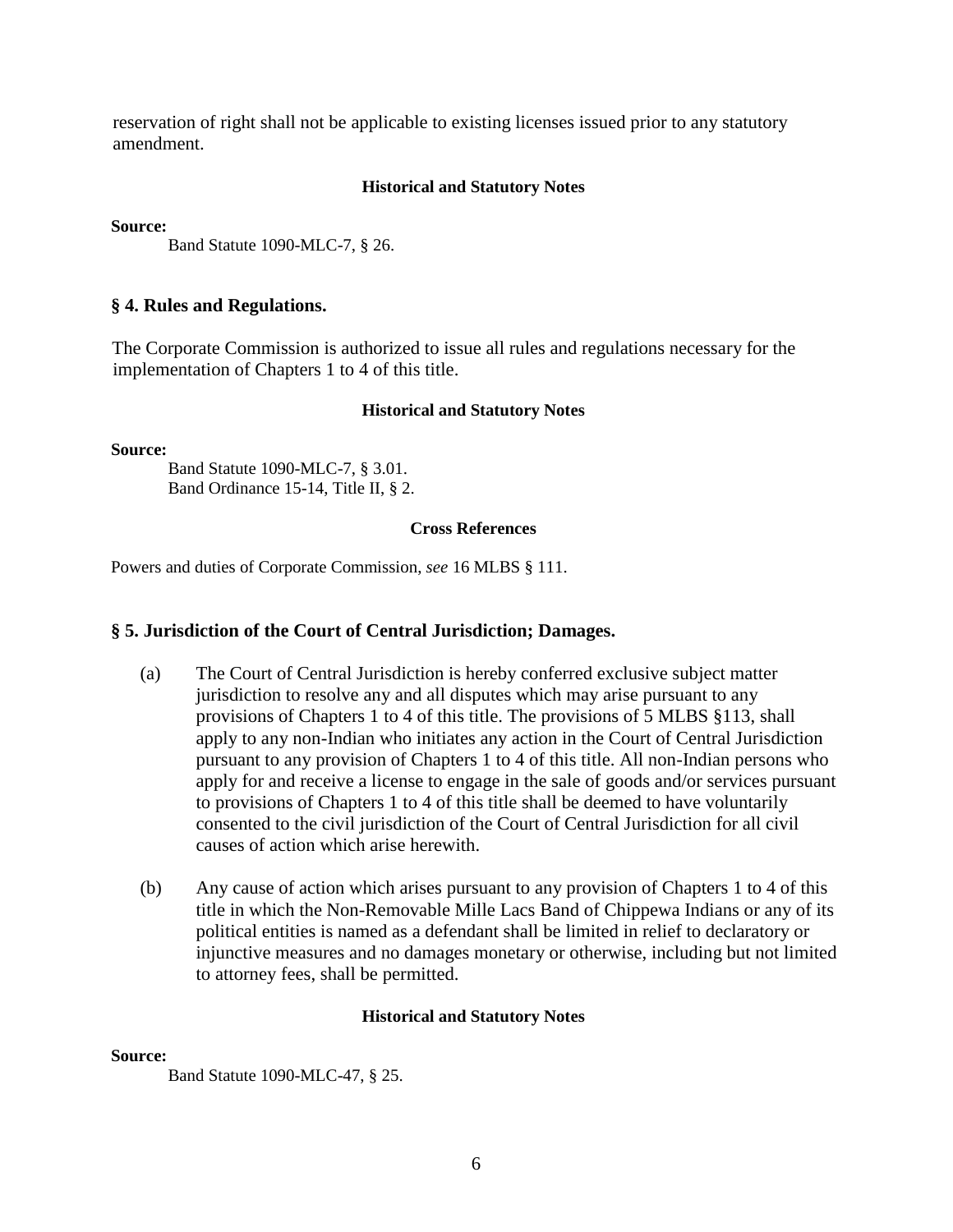#### **Cross References**

Damages, generally, *see* 24 MLBS § 651 et seq. Subject matter jurisdiction, Court of Central Jurisdiction, *see* 5 MLBS § 111.

#### **§ 6. Waiver of Sovereign Immunity.**

Nothing in this title shall be construed as a waiver of sovereign immunity of the Mille Lacs Band of Ojibwe in any state or federal court.

#### **Historical and Statutory Notes**

**Source:** 

Band Statute 1090-MLC-47, § 30. Band Ordinance 15-14, Title II, § 3.

#### **§ 7. Solicitor General Obligation.**

The Solicitor General shall represent the interest of the Non-Removable Mille Lacs Band of Chippewa Indians and the Corporate Commission in any matter arising from any provision of Chapters 1 to 4 of this title before the Court of Central Jurisdiction.

#### **Historical and Statutory Notes**

**Source:** 

Band Statute 1090-MLC-47, § 31.

#### **Cross References**

Duties of Solicitor General, *see* 4 MLBS § 18.

#### **§ 8. Investigations Proceedings.**

The Commissioner of Corporate Affairs in his discretion may make investigations as he deems necessary to determine whether any person has violated or is about to violate any provisions of Chapters 1 to 4 of this title or any Commission Order issued pursuant thereto and to submit the results of this investigation to the Solicitor General for appropriate court action.

#### **Historical and Statutory Notes**

#### **Source:**

Band Statute 1090-MLC-47, § 11.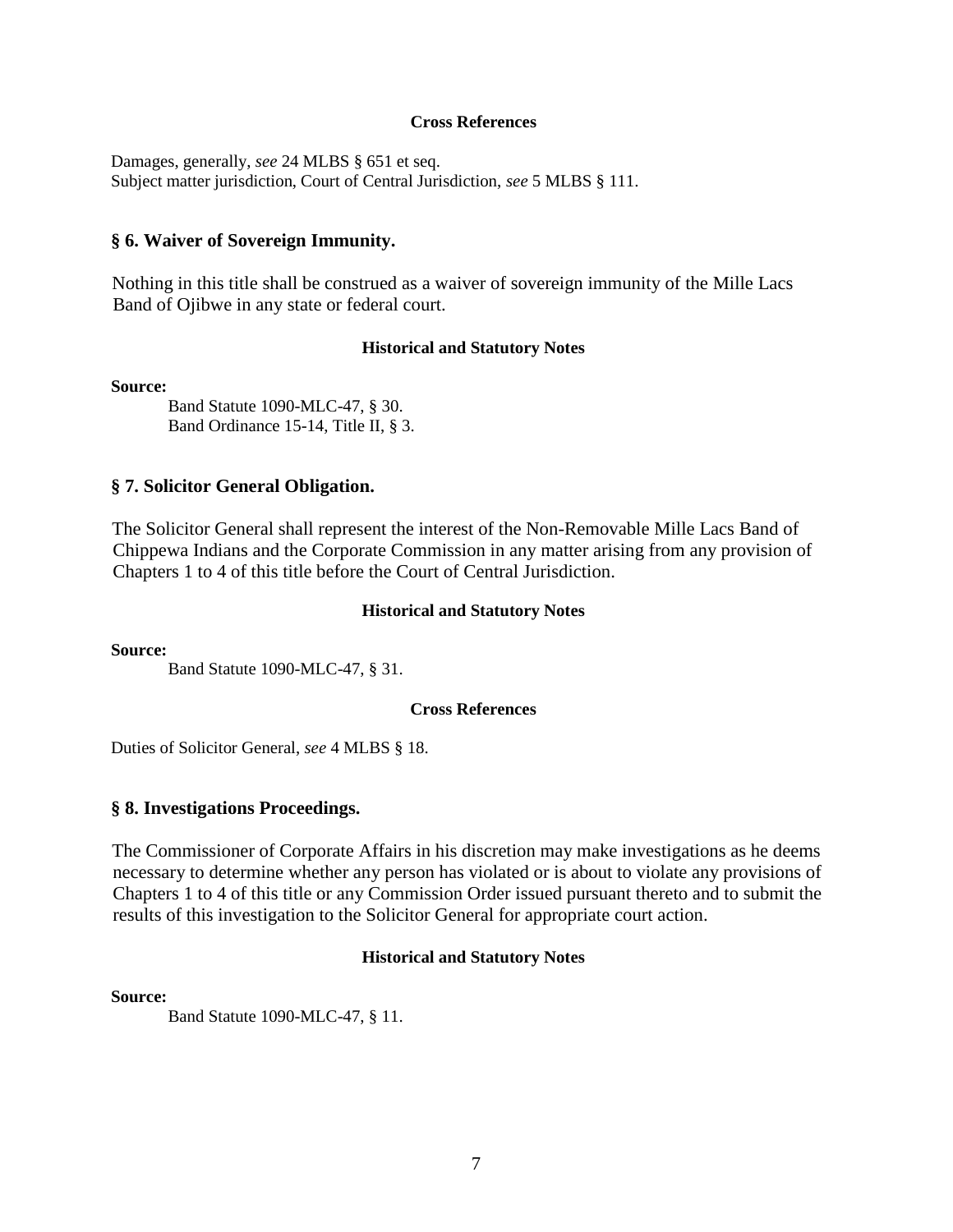# **§ 9. Equality and Consistency in the Exercise of Powers and Duties.**

Notwithstanding the provisions of any other title of the Mille Lacs Band Statutes Annotated, the Corporate Commission and the Solicitor General may use any information in their possession, or to which they have access, to insure equal and consistent application and enforcement of the provision of this law which is administered by the Commission. This section shall not be construed as granting the Corporate Commission or Solicitor General any power to release information under their direct control to any exterior person, entity or government absent a due process hearing. All information collected shall be deemed highly classified and confidential.

#### **Historical and Statutory Notes**

#### **Source:**

Band Statute 1090-MLC-7, § 29.

### **§ 10**. **Violations.**

Any person who shall fail to comply with the licensing provisions of Chapters 1 to 4 of this title or any lawful Commission Order, or order of the Court of Central Jurisdiction shall be deemed guilty of the offense of obstruction of the lawful process, and upon conviction thereof, shall be sentenced to a suspension or revocation of the privilege to conduct commercial enterprise on lands subject to the jurisdiction of the Band for a period not to exceed one hundred eighty days or exclusion from said lands pursuant to provisions of 2 MLBS § 201 et seq [Digitizer's note: Section not in digital copy].

### **Historical and Statutory Notes**

#### **Source:**

Band Statute 1090-MLC-47, § 24. Band Ordinance 15-14, Title II, § 4.

### **Cross References**

Licensing of commercial entities, *see* 18 MLBS § 101 et seq.

# **CHAPTER 2**

# **LICENSING OF COMMERCIAL ENTITIES**

#### **Section**

- **101. Power to License.**
- **102. Application for License.**
- **103. Classes of Licenses.**
- **104. Fees for Issuance of License.**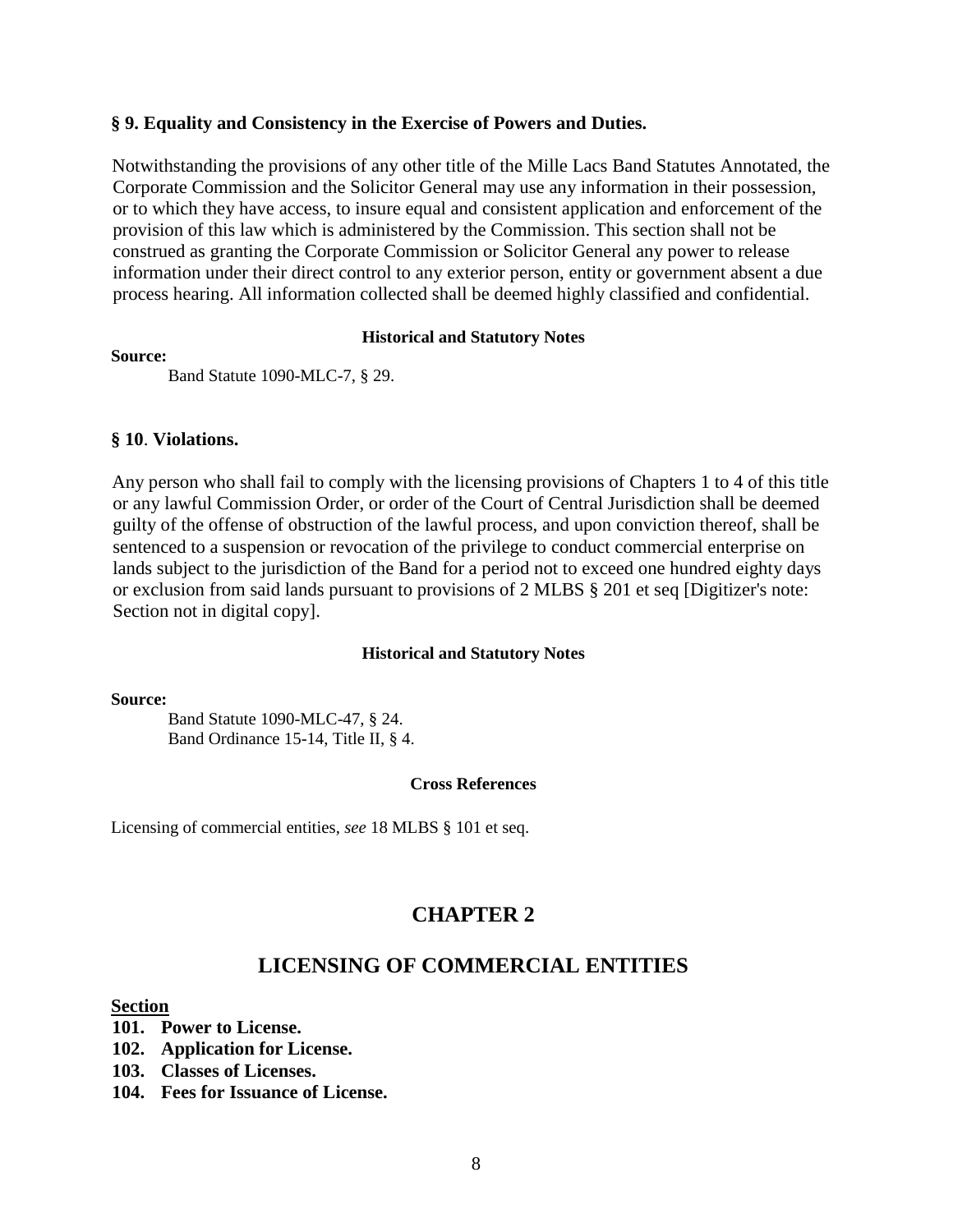- **105. License Fee Revenue Distribution.**
- **106. Licenses Issued to Principal of Commercial Entity.**
- **107. License Period.**
- **108. License Renewal.**
- **109. Denial, Suspension, Revocation of License.**
- **110. Service of Process.**
- **111. Forfeiture of Goods.**
- **112. Power to Close Unlicensed Stores.**

# **§ 101. Power to License.**

The Corporate Commission shall have the sole power and authority to license commercial entities who sell or offer for sale any goods and/or services to person(s) on lands subject to the jurisdiction of the Non-Removable Mille Lacs Band of Chippewa Indians. Any persons(s), company(ies), corporation(s), association(s), partnership(s), cooperative(s), utility(ies) and any other public or private commercial entity who desires to sell or offer for sale any goods and/or services of any material value or to sell or offer for sale the exchange of property, real or personal, as defined in 24 MLBS § 3302, with any Band member or Indian or any person subject to the jurisdiction of the Mille Lacs Band of Chippewa Indians; or with the Non-Removable Mille Lacs Band of Chippewa Indians; or any political subdivision or entity thereof, shall upon establishing the fact to the satisfaction of the Corporate Commission that he is a proper person or entity to engage in such activity, be permitted to do so under such rules and regulations as the Corporate Commission may prescribe through the issuance of lawful Orders of the Commission. Any such Commission Order shall not be applicable to any commercial entity during the term of any existing license but shall become effective upon the issuance of a new license or upon renewal of an existing license.

# **Historical and Statutory Notes**

### **Source:**

Band Statute 1090-MLC-47, § 2.52

# **§ 102. Application for License.**

(a) Application for licenses must be made in writing on a form prescribed by the Corporate Commission, setting forth the full name and residence of the applicant; if a firm, the firm name and the name of each member thereof, the place where it is proposed to carry on the sale of goods and services; the capital to be invested, the names of the clerks to be employed; the person responsible for the general books of account of the firm and the name of one other person exclusive of the owner who shall both be designated to receive service of process; and the business experience of the applicant. The application must be forwarded through the Commissioner of Corporate Affairs. Licensed entities will be held responsible for the conduct of their employees.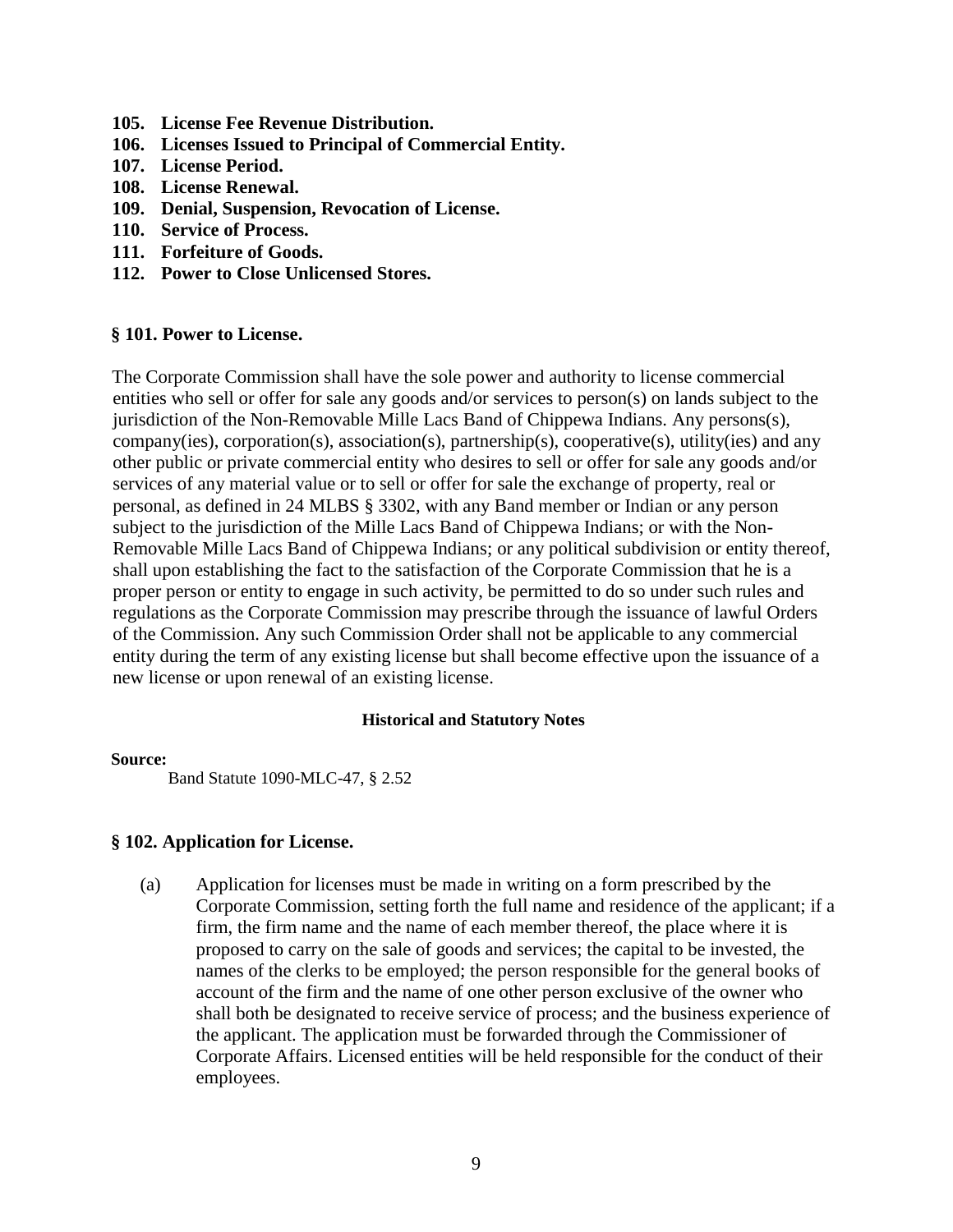(b) When an application for a license or permit is filed with the Commissioner of Corporate Affairs, the application shall be accompanied by a nonrefundable fee of ten dollars (\$10.00). The Corporate Commission shall be ninety days from the date of filing to approve or deny any application. Notwithstanding, the Commissioner of Corporate Affairs shall issue a temporary license valid for ninety days upon receipt and filing of said application.

# **Historical and Statutory Notes**

### **Source:**

Band Statute 1090-MLC-7, § 5.

# **§ 103. Classes of Licenses.**

The Non-Removable Mille Lacs Band of Chippewa Indians hereby designates the following classes of licenses which shall be available for any commercial entity who desires to engage in the sale of any goods and/or services on lands subject to the jurisdiction of the Band. The following classes of licenses shall be made available to any person, company, corporation, association, partnership, cooperative, utility, or financial institution, be it public or private who seeks to engage in the sale of such goods or services on lands subject to the jurisdiction of the Non-Removable Mille Lacs Band of Chippewa Indians. The class of license sought shall be issued according to the classification of the goods and/or services sold on said lands.

- (a) **Retail Sales License.** This license is available to a person who sells any goods and commodities at retail on lands under the jurisdiction of the Band.
- (b) **Entertainers License.** This license is available to a person who provides entertainment to the public. For example: a band, theater or dance troupe, etc.
- (c) **Professional Services License.** This license is available to a person who provides services in the practice of medicine and surgery, chiropractic, nursing, optometry, psychology, dentistry, pharmacy, podiatry, veterinary medicine, architecture, engineering, surveying, landscape architecture, accountancy and law.
- (d) **Utilities License.** This license is available to a person providing telephone, electrical, water, sewer, gas to the public.
- (e) **Public Accommodations License.** This license is available to a person providing lodging, prepared foods or beverages, and equipment rental to the public.
- (f) **Hawkers, Peddlers, Transient Merchants License.** This license is available to a person who transacts any temporary and transient business on lands under the jurisdiction of the Band including selling goods, wares, merchandise and distributing literature of any type.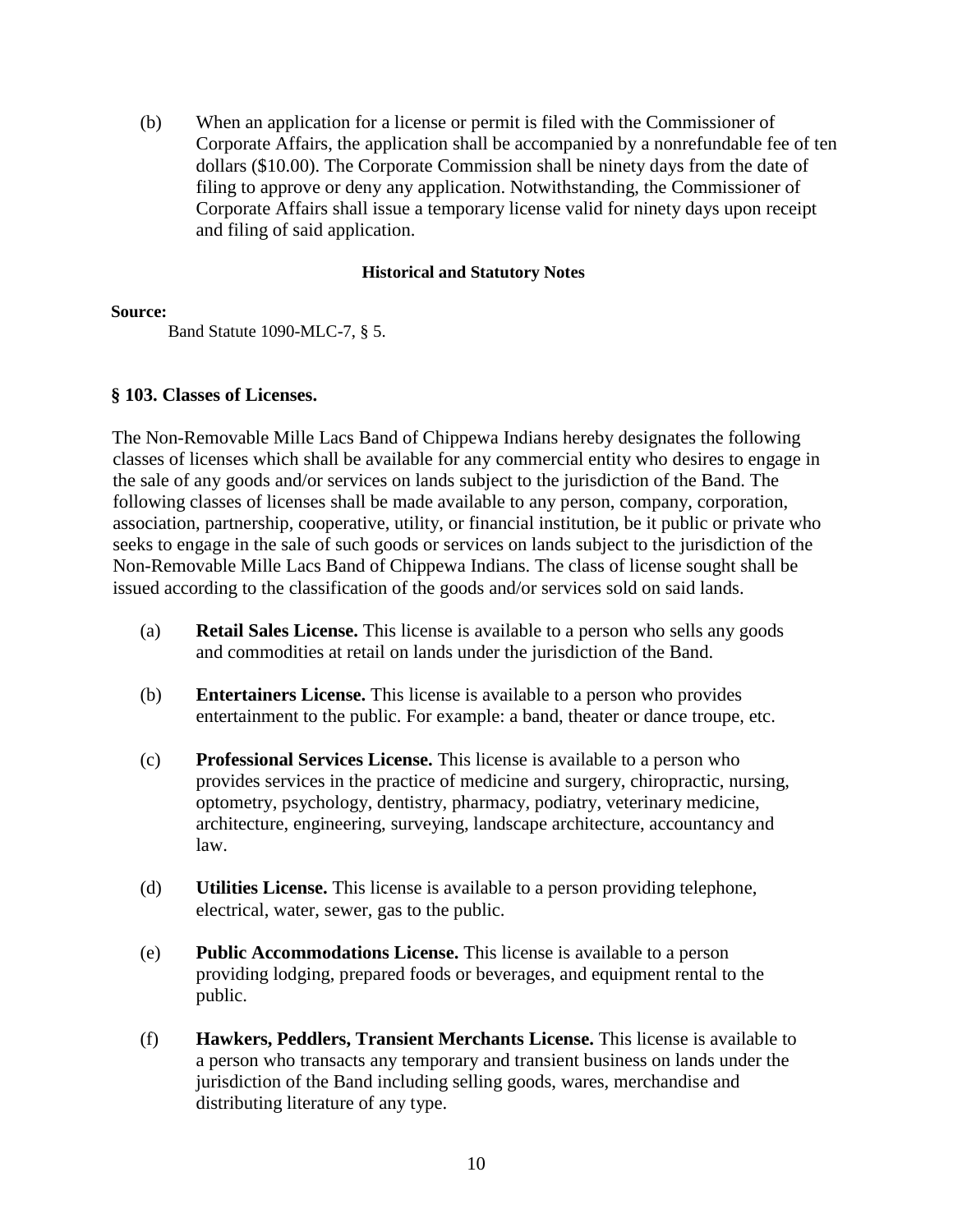- (g) **General Service License.** This license is available to a person who provides commercial services to the public, such as refuse disposal, plumbing, auto or equipment repair, electrical, carpentry, cleaning and maintenance services, personal care and other like general services.
- (h) **Special Events License.** This license is available to a person who conducts commercial activity usually on a one time per annum basis, but not exceeding three times per annum. Said activity does not occur on a regular or consistent basis.
- (i) **Miscellaneous License.** This license is available to a person who sells goods or services that do not fall into another category in subsections (a) to (h).

#### **Source:**

Band Statute 1090-MLC-7, § 6.

# **§ 104. Fees for Issuance of License.**

The following fee schedule based on annual gross sales of the licensed entity is hereby enacted for various classes of licenses offered in 18 MLBS § 103.

(a) License fee for Commercial Services License is hereby established at:

| \$0 to \$50,000.00          | $= $75.00$   |
|-----------------------------|--------------|
| \$50,001.00 to \$100,000.00 | $=$ \$100.00 |
| \$100,001.00 and over       | $=$ \$150.00 |

- (b) License fee for Entertainers License is hereby established at fifty dollars (\$50.00).
- (c) License fee for Professional Services License is hereby established at:

| \$0 to \$50,000.00          | $= $75.00$  |
|-----------------------------|-------------|
| \$50,001.00 to \$100,000.00 | $= $100.00$ |
| \$100,001.00 and over       | $= $150.00$ |

(d) License fee for Public Utilities License is hereby established at:

| \$0 to $$50,000.00$         | $= $75.00$   |
|-----------------------------|--------------|
| \$50,001.00 to \$100,000.00 | $=$ \$100.00 |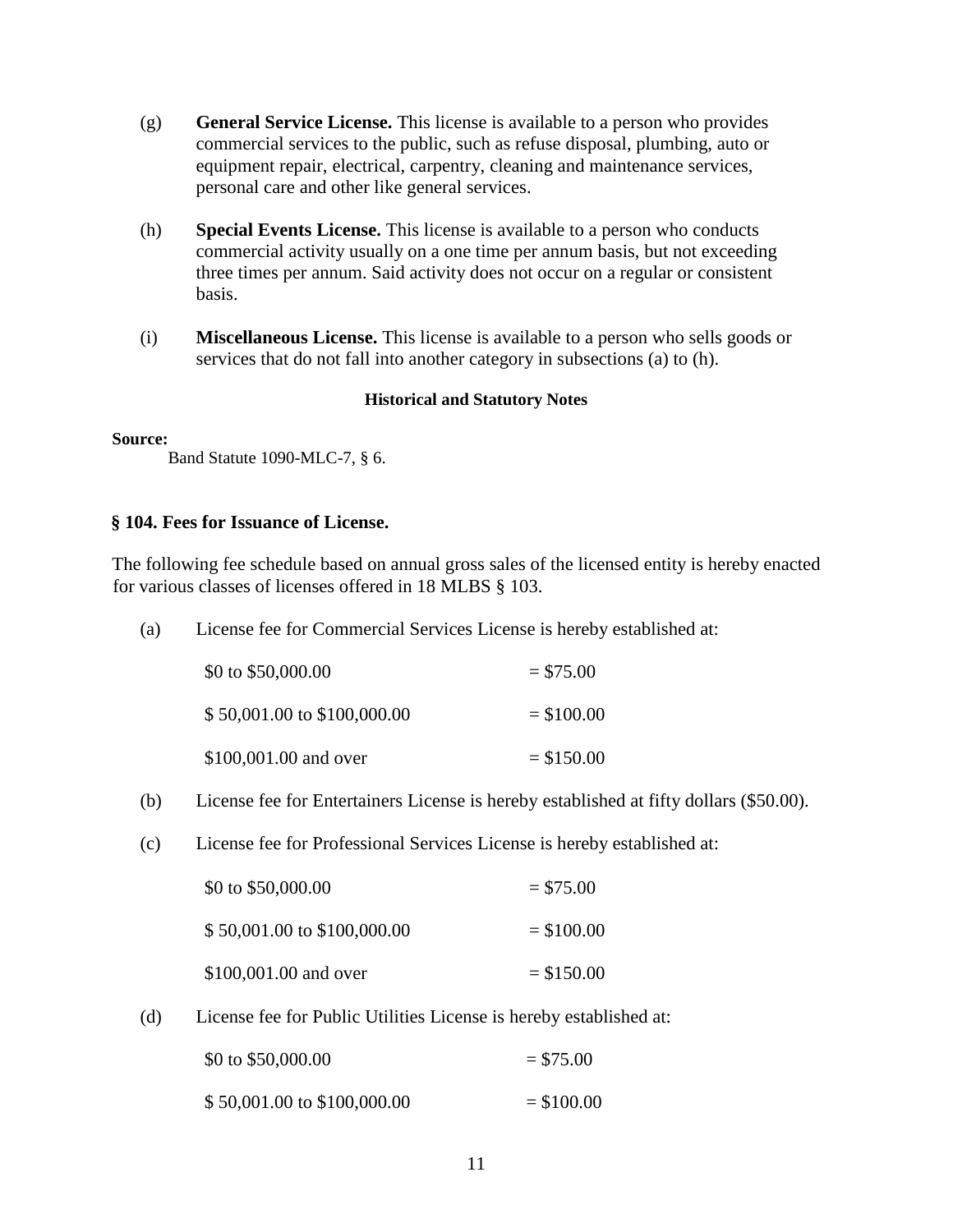| \$100,001.00 and over | $=$ \$150.00 |
|-----------------------|--------------|
|-----------------------|--------------|

(e) License fee for Public Accommodations License is hereby established at:

| \$0 to \$50,000.00          | $= $75.00$   |
|-----------------------------|--------------|
| \$50,001.00 to \$100,000.00 | $=$ \$100.00 |
| \$100,001.00 and over       | $= $150.00$  |

(f) License fee for Hawkers, Peddlers, Transient Merchants License is hereby established at:

| \$0 to \$50,000.00          | $=$ \$25.00 |
|-----------------------------|-------------|
| \$50,001.00 to \$100,000.00 | $=$ \$40.00 |
| \$100,001.00 and over       | $=$ \$50.00 |

(g) License fee for General Commercial Services License is hereby established at:

| \$0 to \$50,000.00          | $= $75.00$   |
|-----------------------------|--------------|
| \$50,001.00 to \$100,000.00 | $= $100.00$  |
| \$100,001.00 and over       | $=$ \$150.00 |

- (h) License fee for One-Time Special Events is hereby established at fifty dollars (\$50.00).
- (i) License fee for Miscellaneous License is hereby established at:

| \$0 to \$50,000.00          | $= $75.00$   |
|-----------------------------|--------------|
| \$50,001.00 to \$100,000.00 | $=$ \$100.00 |
| \$100,001.00 and over       | $=$ \$150.00 |

# **Historical and Statutory Notes**

#### **Source:**

Band Statute 1090-MLC-47, § 7.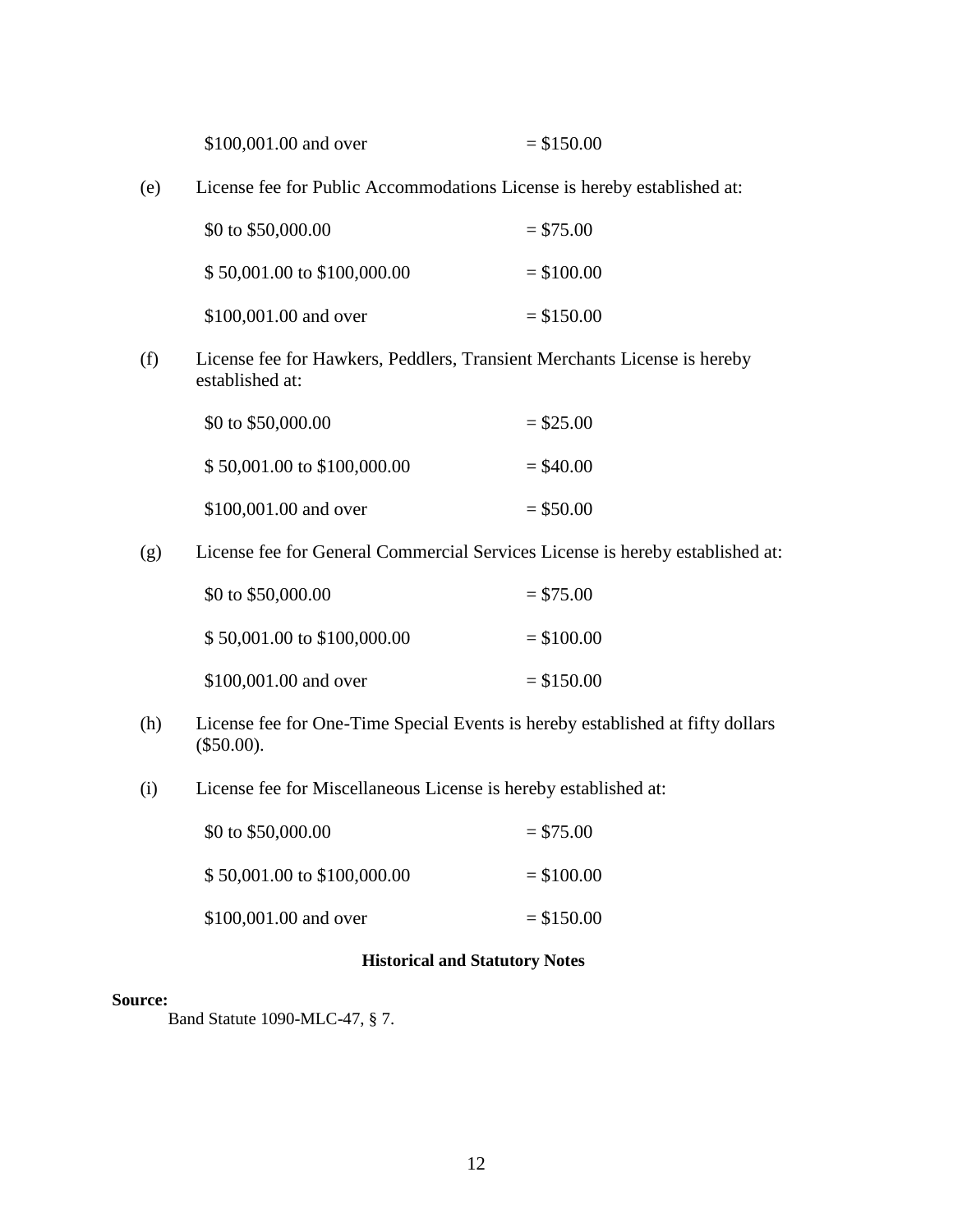# **§ 105. License Fee Revenue Distribution.**

All revenue derived from license fees from this title shall be forwarded on the first day of each month to the Commissioner of Finance who shall superintend and manage said funds until lawfully disbursed pursuant to formal Revenue Resolution of the Band Assembly.

## **Historical and Statutory Notes**

**Source:**

Band Statute 1090-MLC-47, § 23.

# **§ 106. Licenses Issued to Principal of Commercial Entity.**

The Corporate Commission shall issue licenses only in the name of the principal owner of any commercial entity who transacts business pursuant to provisions of this title. Any said license issued pursuant to provisions of this title is nontransferable.

# **Historical and Statutory Notes**

**Source:** 

Band Statute 1090-MLC-47, § 13.

# **§ 107. License Period.**

License to sell or offer for sale any goods and/or services to any person subject to the jurisdiction of the Band shall be valid throughout the calendar year in which it is issued.

# **Historical and Statutory Notes**

# **Source:**

Band Statute 1090-MLC-47, § 8.

# **§ 108. License Renewal.**

Application for renewal of license shall be made to the Commissioner of Corporate Affairs on an appropriate form at least thirty days prior to the expiration of the existing license and the Commissioner must report to the Corporate Commission as to the record the applicant has made and his fitness to continue as a commercial entity under a new license.

# **Historical and Statutory Notes**

**Source:**

Band Statute 1090-MLC-47, § 9.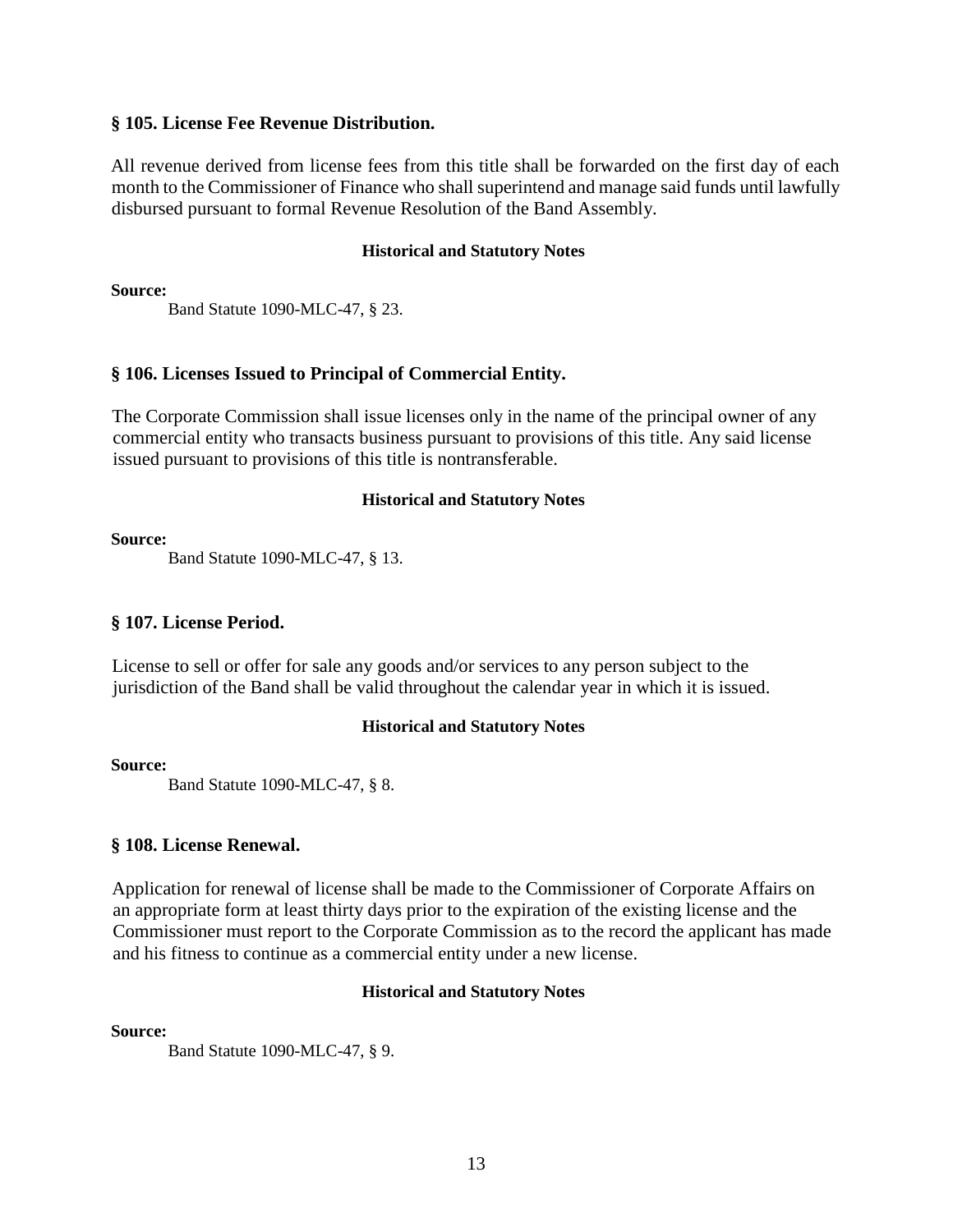# **§ 109. Denial, Suspension, Revocation of License.**

(a)

- (1) The Corporate Commission may by order deny any application or suspend or revoke any license or registration if it finds that the applicant, registrant or licensee:
	- (i) has filed an application for a license or registration which is incomplete in any material respect or contains any statement which, in light of the circumstances under which it is made, is false or misleading with respect to any material fact;
	- (ii) has engaged in a fraudulent, deceptive or dishonest practice;
	- (iii) is permanently or temporarily enjoined by any court of competent jurisdiction from engaging in or continuing any conduct or practice involving any aspect of conducting commercial activity;
	- (iv) has violated or failed to comply with any provision of this chapter or any Commission Order issued pursuant thereto.
- (2) Any applicant for a license or licensee or registrant shall be accorded due process rights to a hearing pursuant to provisions of subsection (c)(1), prior to revocation, suspension or denial action.
- (b) The Corporate Commission may promulgate rules and regulations further specifying and defining those actions and omissions which constitute fraudulent, deceptive or dishonest practices, and establishing standards of conduct for commercial activity.
- (c)
- (1) The Court of Central Jurisdiction may issue an order requiring a licensee, registrant or applicant for a license or registration to show cause why the license or registration should not be revoked or suspended. In the case of the denial of an application, the Corporate Commission may issue such a show cause order. All orders shall be calculated to give reasonable notice of time and place for hearing thereon, and shall state the reasons for the entry of the order. All hearings shall be conducted in accordance with 24 MLBS § 2001 et seq. After the hearing, the court shall enter an order making such disposition of the matter as the facts require. In the case of hearings before the Corporate Commission, the Commission shall enter an order making such disposition of the matter as the facts require. Any such order may be appealed to the Court of Central Jurisdiction.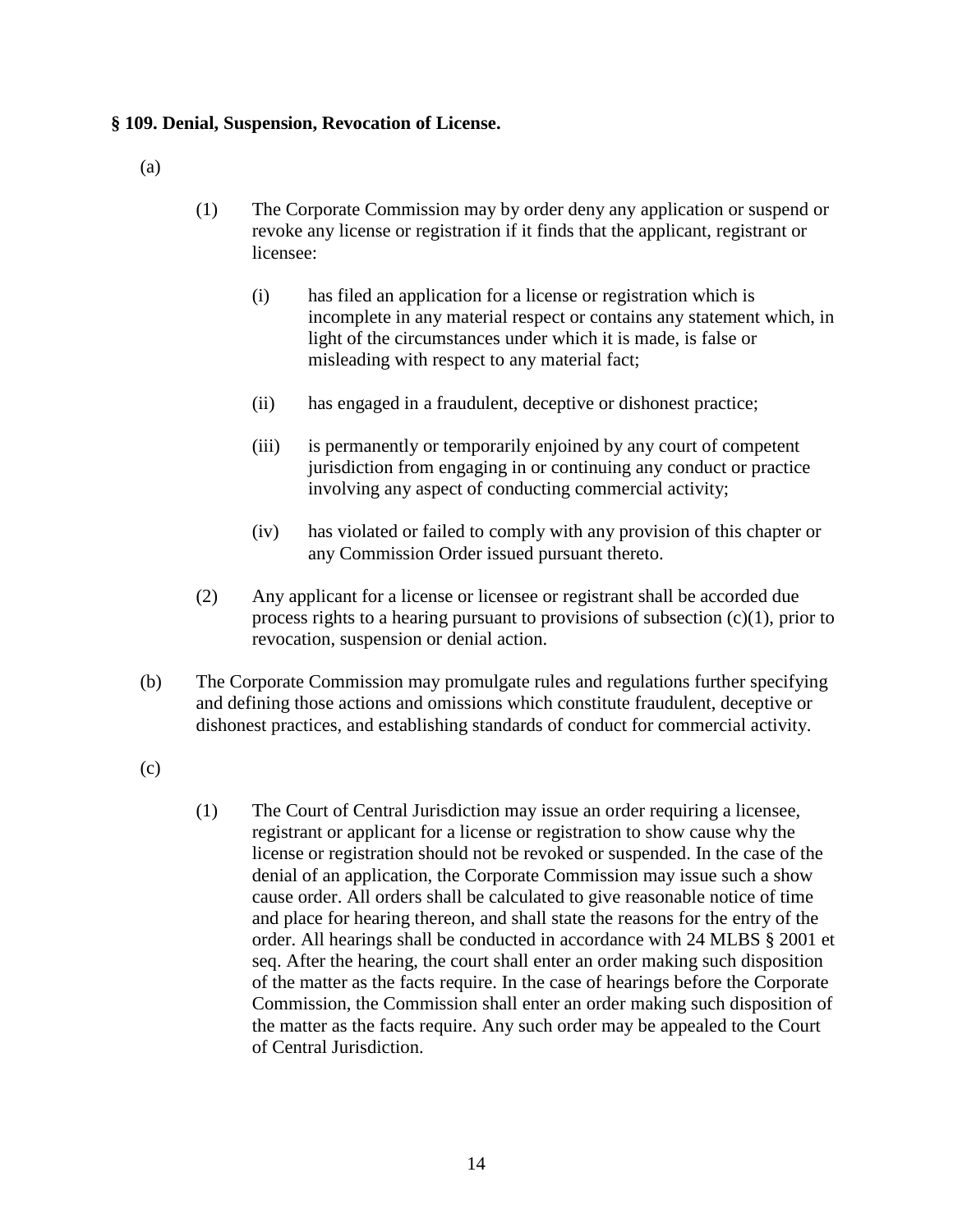(2) If the licensee, registrant or applicant fails to appear at a hearing of which he has been duly notified, such person shall be deemed in default, and the proceeding may be determined against him upon consideration of the order to show cause, the allegations of which may be deemed to be true.

#### **Historical and Statutory Notes**

#### **Source:**

Band Statute 1090-MLC-47, § 10.

#### **§ 110. Service of Process.**

All commercial entities that sell or offer for sale any goods and/or services on lands subject to the jurisdiction of the Band, but do not maintain an office on lands subject to the jurisdiction of the Band shall be subject to service of process as follows: by service thereof on its registered agent within the Band or if there be no such registered agent, then upon the person who has been designated in the registration statement as having custody of books and records or upon the person who is an agent of the commercial entity or by placing a copy of said process in registered and regular United States mail at the last known address.

#### **Historical and Statutory Notes**

#### **Source:**

Band Statute 1090-MLC-47, § 14.

### **§ 111. Forfeiture of Goods.**

Any person who shall attempt to conduct commerce on lands under the jurisdiction of the Non-Removable Mille Lacs Band of Chippewa Indians as a commercial entity, or to introduce goods, offer for sale any services or to conduct commercial activity therein without a license, shall forfeit all merchandise offered for sale to any person or the Band which is found in his possession to the Non-Removable Mille Lacs Band of Chippewa Indians.

#### **Historical and Statutory Notes**

#### **Source:**

Band Statute 1090-MLC-47, § 4.

#### **§ 112. Power to Close Unlicensed Stores.**

If persons carry on commercial activities within the jurisdiction of the Non-Removable Mille Lacs Band of Chippewa Indians with any person under the jurisdiction of the Band or the Band or entity of the Band without a license, or continue to conduct commerce after expiration of the license without applying for renewal, the Commissioner of Corporate Affairs will immediately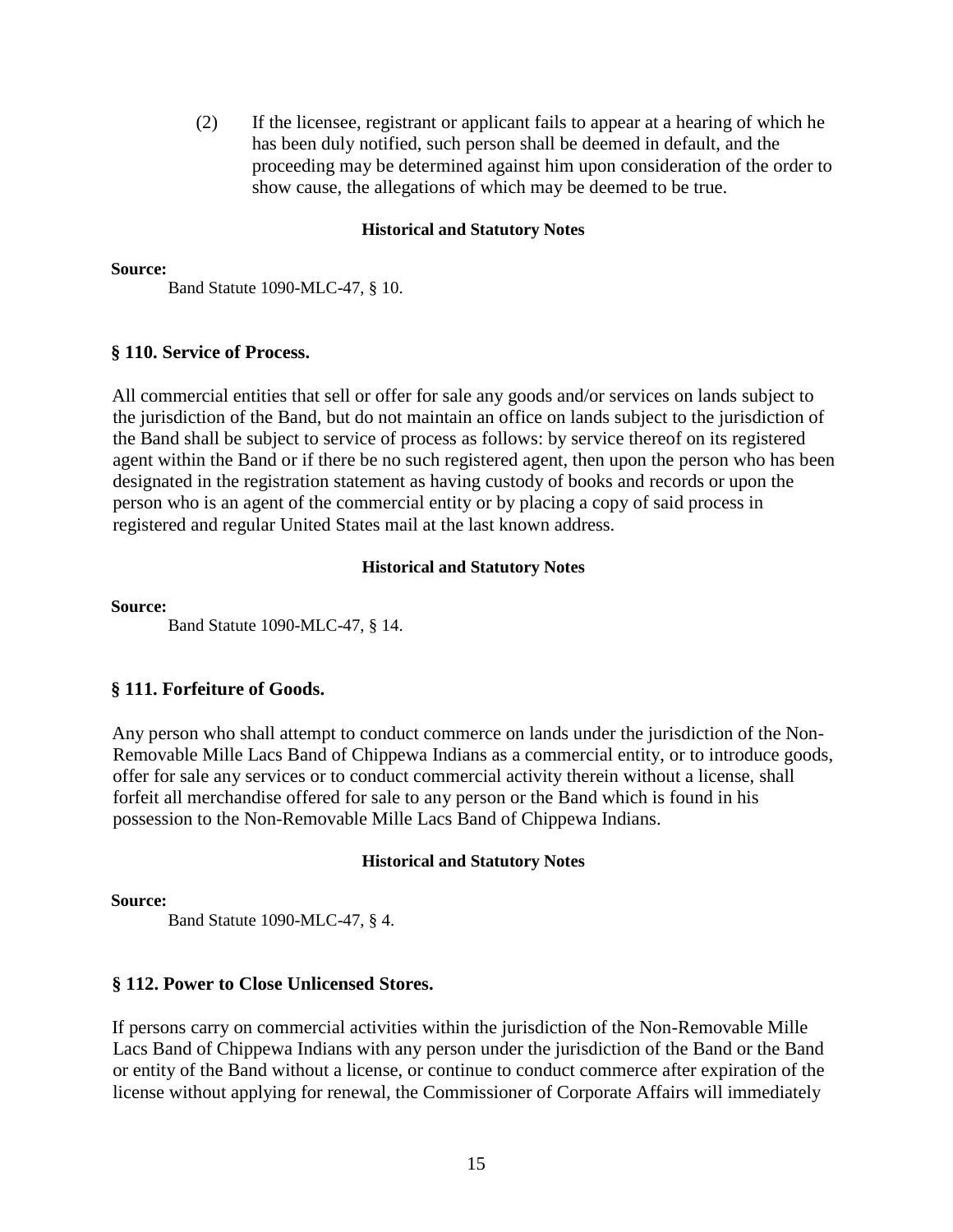report the facts to the Solicitor General who may, if necessary, direct the Law Enforcement officials to close the store of such commercial entities. The Solicitor General shall within fortyeight hours file a proper complaint in the Court of Central Jurisdiction and seek permanent or temporary injunctive relief from the court whichever is appropriate.

#### **Historical and Statutory Notes**

**Source:**

Band Statute 1090-MLC-47, § I 2.

# **CHAPTER 3**

# **REGULATION OF TRADE**

#### **Section**

- **201. Inspection of Prices.**
- **202. Credit at Seller's Risk.**
- **203. Cash Payment Only to Any Band Member.**
- **204. Government Checks Paid in Cash.**
- **205. Premises Kept in Sanitary Condition.**
- **206. Tobacco Sales to Minors.**
- **207. Imitation Indian-Made Goods and Commercially Grown Wild Rice Prohibited.**
- **208. Corporate Commission Authorizations.**
- **209. Pawnbrokers and Junk Dealers.**

### **§ 201. Inspection of Prices.**

- (a) It is the duty of the Commissioner of Corporate Affairs, to see that the prices charged by commercial entities are fair and reasonable. To this end the commercial entities shall on request submit to the Commissioner or inspecting officials the original invoice, showing cost, together with a statement of transportation charges, retail price of articles sold by them, the amount of Indian accounts carried on their books, the total annual sales, the value of buildings, the number of employees, and any other business information such officials may desire. The quality of all articles kept on sale must be good merchandise. The Commissioner shall conduct any such inspection upon receipt of any complaint from any person.
- (b) The Corporate Commission shall promulgate standards for fair and reasonable inspection of any commercial entity located on lands subject to the jurisdiction of the Band, so as to prevent bias. No inspections shall occur until said standards have been promulgated.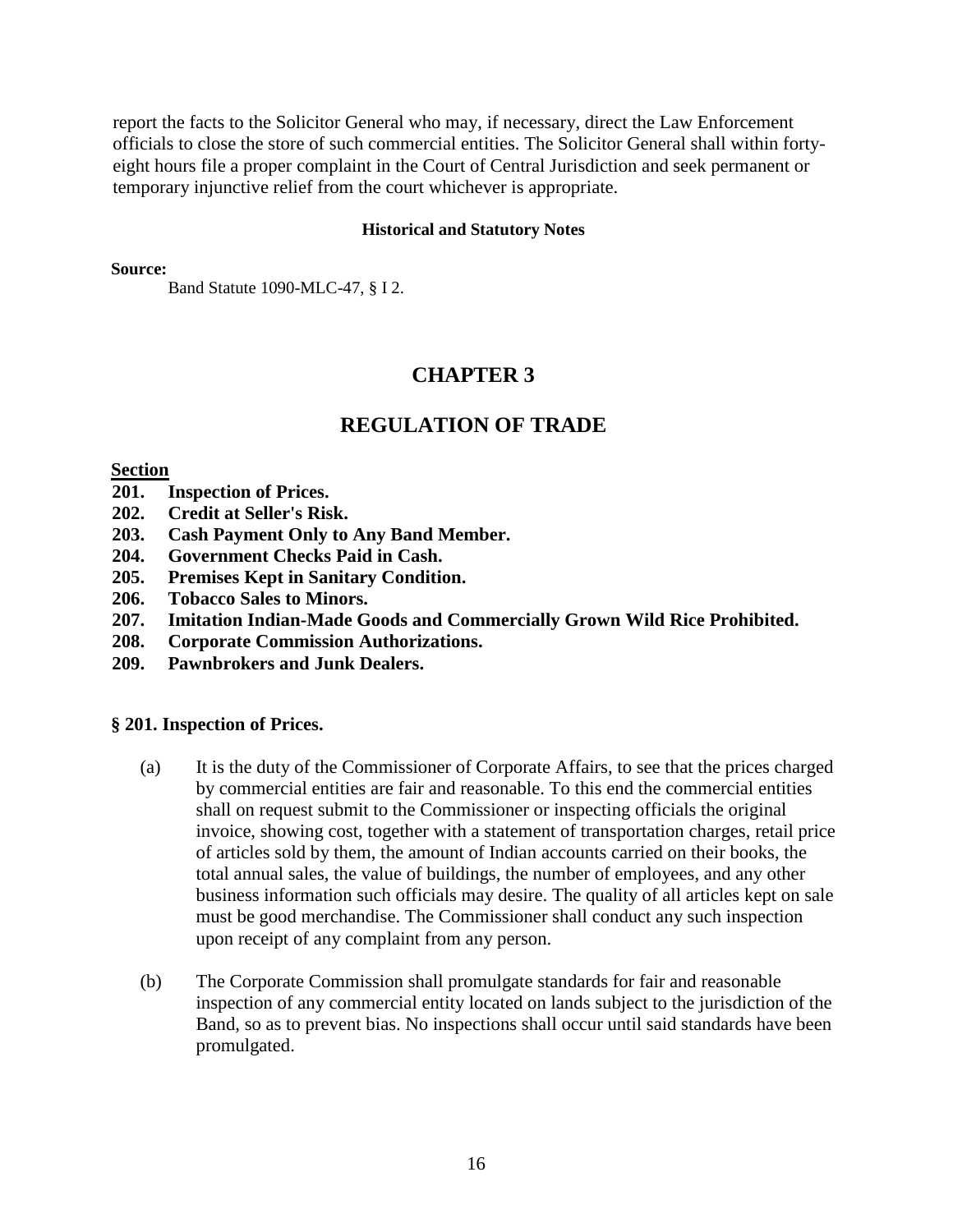**Source:** 

Band Statute 1090-MLC-47, § 16.

#### **§ 202. Credit at Seller's Risk.**

Credit given to any Band members, will be at the seller's own risk, as no assistance will be given by Government officials in the collection of debts against any Band members other than that specified in 24 MLBS § 3001 et seq. Commercial entities shall not accept pawns or pledges of personal property by any Band members to obtain credit or loans. Receipts must be given to all articles they have sold to commercial entities and on which they have requested book credit. These receipts must show the following information: The date the transaction was made, the amount paid the Band member and a description of the article or articles sold. All receipts issued by the commercial entity for Band members products must be recorded in the commercial entity's book in such manner that all information contained in the receipt is duplicated. Receipts may be transferred upon order of the initial recipient if it is to his convenience that such a procedure be followed.

#### **Historical and Statutory Notes**

#### **Source:**

Band Statute 1090-MLC-47, § 17.

#### **§ 203. Cash Payment Only to Any Band Member.**

Commercial entities must not pay Band members in tokens, tickets, store orders or anything else of that character. Payment must be made in money, or in credit if the Band member is indebted to the commercial entity.

#### **Historical and Statutory Notes**

**Source:** 

Band Statute 1090-MLC-47, § I 8.

## **§ 204. Government Checks Paid in Cash.**

Commercial entities must pay all government checks accepted in cash, merchandise or credit to the full value of the check presented. The acceptance of cash, merchandise, or credit for government checks shall be at the option of the Band member in all cases.

#### **Historical and Statutory Notes**

**Source:** 

Band Statute 1090-MLC-47, § I 9.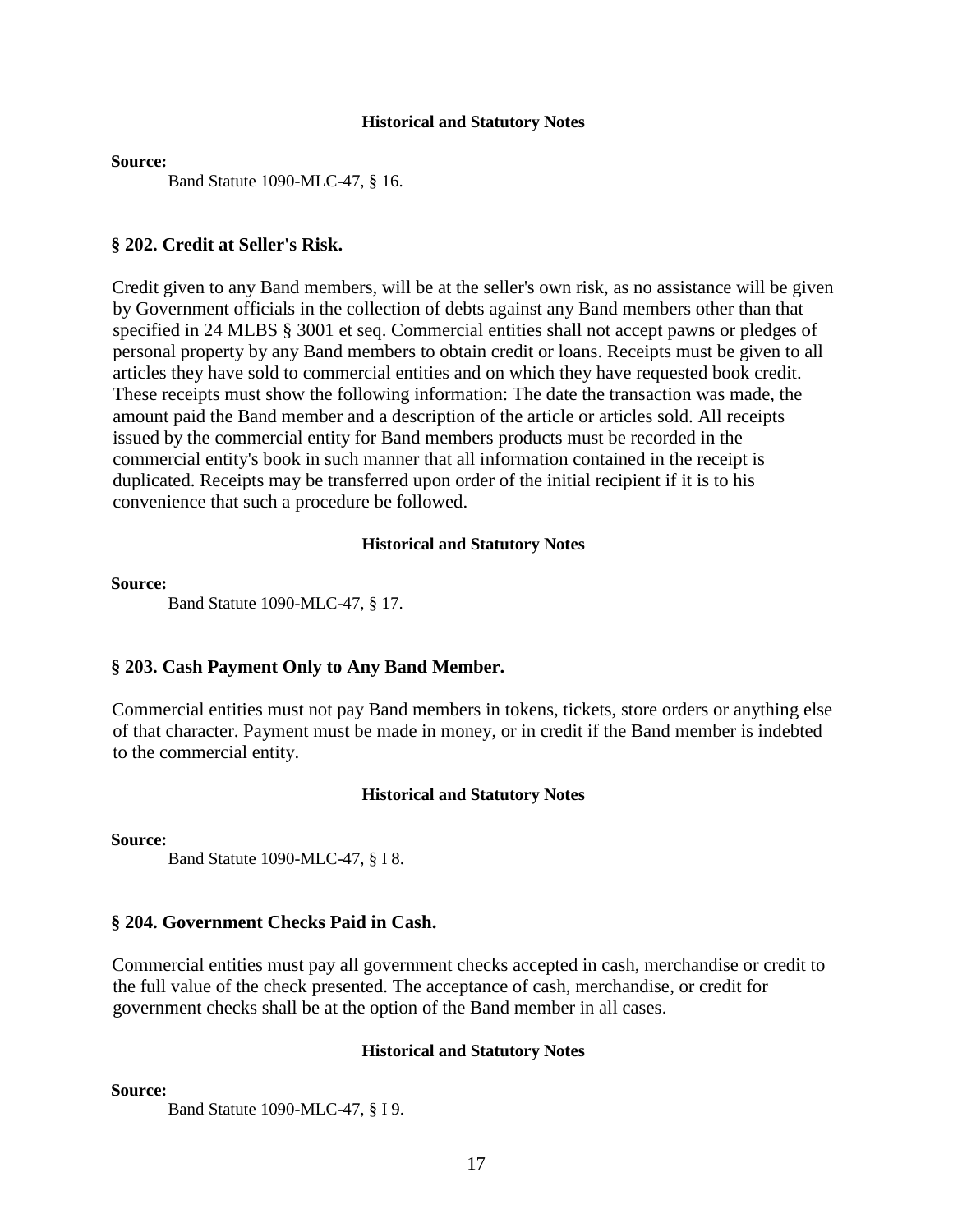# **§ 205. Premises Kept in Sanitary Condition.**

The commercial entities shall keep both their premises and place of business in a clean, sanitary and presentable condition at all times and shall avoid exposure of foodstuff to infection from the air, dust, insects or handling. It shall be the duty of the Commissioner of Human Services of the Band and his/her assistants to make periodical inspections, recommend improvements and report thereon to the Commissioner of Corporate Affairs or his duly authorized representative.

## **Historical and Statutory Notes**

**Source:** 

Band Statute 1090-MLC-47, § 20.

# **§ 206. Tobacco Sales to Minors.**

No commercial entity shall sell tobacco, cigars, or cigarettes to any Band member under 18 years of age.

# **Historical and Statutory Notes**

### **Source:**

Band Statute 1090-MLC-47, § 15.

# **§ 207. Imitation Indian-Made Goods and Commercially Grown Wild Rice Prohibited.**

- (a) No person shall introduce or have in his possession for disposition or sale to Band members or others, within the exterior boundaries of lands under the jurisdiction of the Non-Removable Mille Lacs Band of Chippewa Indians, any goods, wares, and merchandise known as moccasins, bead work, birchbark baskets, deerskin work, grass rugs, sweet grass baskets, and other goods which are manufactured or produced in imitation of genuine American Indian-made goods, wares, or merchandise without first clearly branding, labeling or marking said goods, wares or merchandise as imitation of genuine American Indian-made goods, wares or merchandise. For purposes of this section, Indian-made goods are those made exclusively by persons who are at least one-quarter Indian blood or who are listed on the rolls of any federally recognized Indian tribe, Band or community.
- (b) The brand, label or mark required by subsection (a) shall be the words "not Indianmade" and shall be placed or attached outside of and on a conspicuous part of the finished article so as to be plainly visible to the purchasing public, and shall be the size and style known as great primer Roman capitals. Such brand or mark, if the article will permit, shall be placed upon it, but when such branding or marking is impossible, a label shall be used and attached thereto.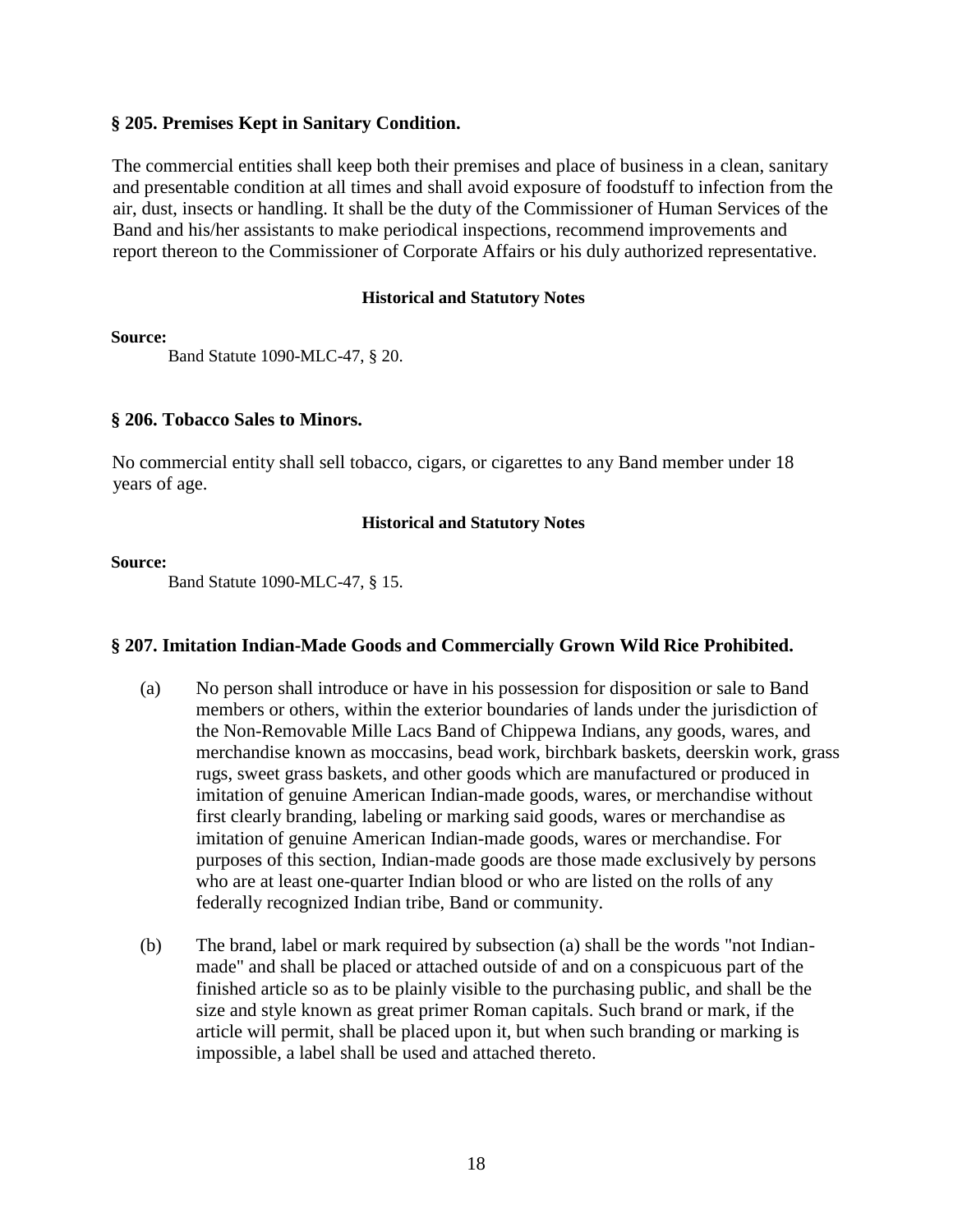- (c) Any person injured by violation of subsection (a) may bring a civil action and recover damages, together with costs and disbursements, including reasonable attorney's fees, and receive other equitable relief as determined by the Court of Central Jurisdiction.
- (d) No person shall sell, offer for sale, or have in his possession for the purpose of sale any commercially grown wild rice.
- (e) All such imitation Indian-made goods which are mislabeled, in violation of subsection (a) and commercially grown wild rice introduced in violation of subsection (d) shall be subject to seizure by any law enforcement officer of the Band in the event that any person shall introduce or intend to introduce for purposes of sale to the general public such goods and/or commercially grown wild rice.

#### **Source:**

Band Statute 1090-MLC-47, § 22.

# **§ 208. Corporate Commission Authorizations.**

The Corporate Commission is authorized, whenever in its opinion the public interest may require, to prohibit the introduction of goods, or of any particular articles, into the country belonging to the Non-Removable Mille Lacs Band of Chippewa Indians and direct that all licenses to sell or offer for sale any goods and/or services with persons or the Band be revoked, and all applications therefore rejected. No commercial entity shall, so long as such prohibition exists, sell or offer for sale any goods and/or services with any entity of the Band and for said Band, or to any person subject to the jurisdiction of the Non-Removable Mille Lacs Band of Chippewa Indians.

### **Historical and Statutory Notes**

### **Source:**

Band Statute 1090-MLC-47, § 3.

## **§ 209. Pawnbrokers and Junk Dealers.**

(a) Every pawnbroker or junk dealer subject to the jurisdiction of the Court must keep a detailed register in which must be entered the description of every article pawned by him/her or purchased by him/her with the date of pawning or purchasing date when the article must be redeemed, with the name of the person by whom the article was pawned, or by whom purchased and the amount loaned thereon or paid thereof, and in case of the sale of any article pawned or pledged, the pawnbroker or junk dealer must enter upon said register the name of the purchaser, the time of the sale and the price paid therefore and the register must always be open to inspection and examination of any law enforcement officer.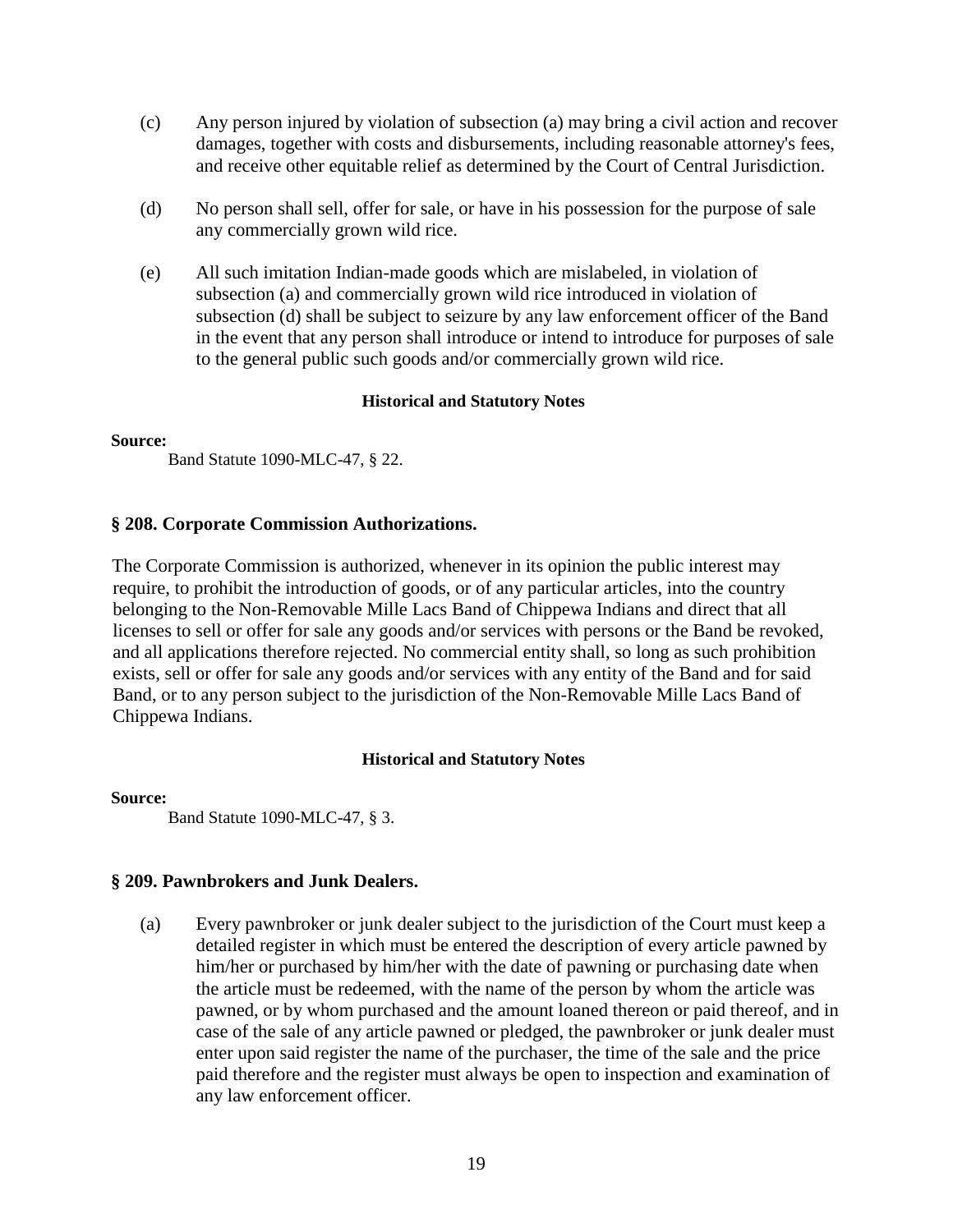- (b) Furthermore, no person may carry on the business of pawnbroker or junk dealer by receiving goods pawned, or in pledge for loans, at any rate of interest higher than is allowed pawnbrokers of junk dealers under Federal regulation. There must be no other or greater amount received by and pawnbroker or junk dealer, his/her employee or agents, for interest, commission, discount, storage or caring for property pledged than the rate allowed under Federal regulations.
- (c) Failure to comply with the terms and conditions of this section shall constitute an offense, punishable upon conviction of a sentence to labor for a period not to exceed 180 days, and/or by a fine not to exceed \$500.00, and the violator may be subject to other related charges under provisions of the Mille Lacs Band Statutes Annotated such as 24 MLBS § 1154. The Court may order the violator to cease and desist from any further business as pawnbroker or junk dealer until full compliance with this section is to the satisfaction of the Court.

#### **Source:**

Band Statute 1164-MLC-6, § 28.

# **CHAPTER 4**

# **UNIFORM COMMERCIAL CODE**

# **Section**

**301. Enactment. 302. Amendments.** 

### **§ 301. Enactment.**

The Band Assembly hereby enacts the Uniform Commercial Code of the State of Minnesota-Minnesota Statutes, Chapter 336 as the Uniform Commercial Code for the Non-Removable Mille Lacs Band of Chippewa Indians. The Justices of the Court of Central Jurisdiction shall be bound by the provisions of Minnesota Statutes, Chapter 336 in all causes of action which arise pursuant thereto. Exclusive subject matter jurisdiction is hereby conferred to the Court of Central Jurisdiction.

#### **Historical and Statutory Notes**

#### **Source:**

Band Statute 1090-MLC-7, § 28.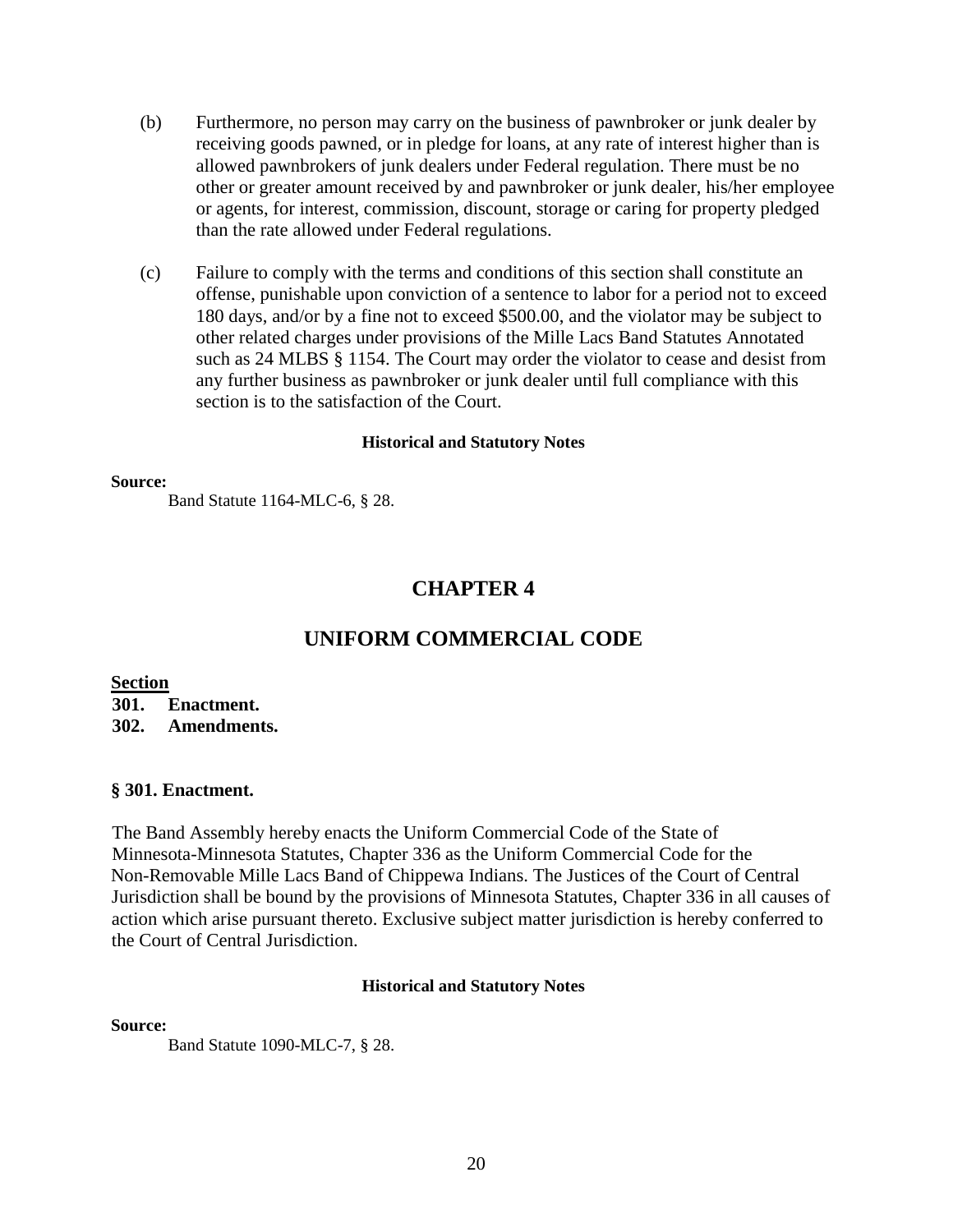#### **Cross References**

Applicability to motor vehicle lien holders, *see* 19 MLBS § 18 [Digitizer's note: Section not in digital copy].

Applicability to watercraft, *see* 20 MLBS § 11.

Subject matter jurisdiction, Court of Central Jurisdiction, *see* 5 MLBS § 111.

# **§ 302. Amendments.**

Band Statute 1090-MLC-47 (*see*, now, 18 MLBS § 301) adopted the Uniform Commercial Code as adopted by the State of Minnesota. Should the State of Minnesota amend or change its Uniform Commercial Code after the enactment of the above mentioned Statute, the Commissioner of Corporate affairs may, in his discretion, adopt those amendments or changes into Band law via a Commissioner's Order.

#### **Historical and Statutory Notes**

**Source:** 

Band Statute 1202-MLC-16A, § 16.

#### **Cross References**

Commissioner's Orders, *see* 4 MLBS § 7.

# **CHAPTER 5**

# **TRIBAL EMPLOYMENT RIGHTS - REPEALED**

### **Historical and Statutory Notes**

#### **Source:**

Band Ordinance 41-22 (Tribal Employments Rights has been moved to Title 15).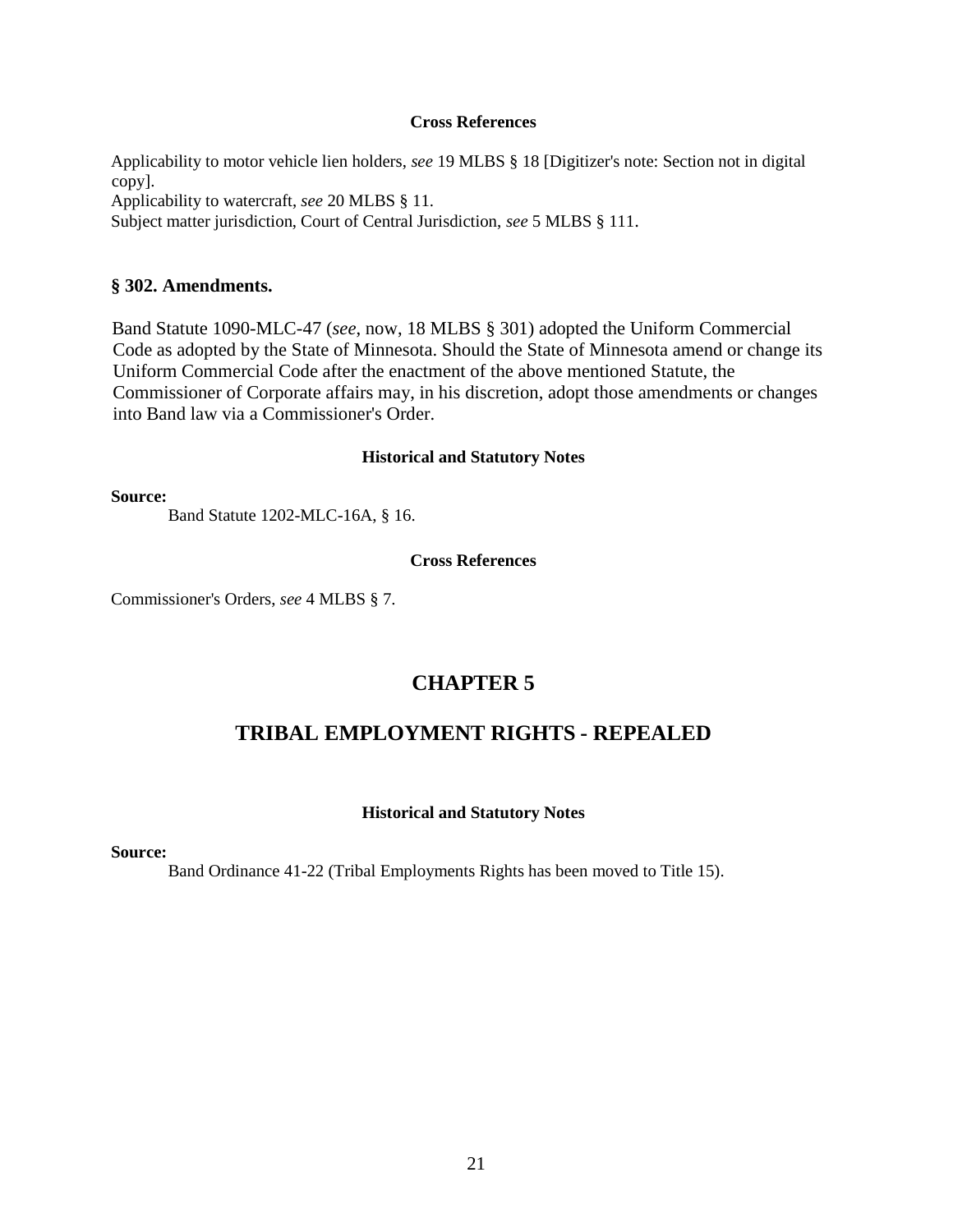# **CHAPTER 6**

# **MINIMUM WAGE**

# **Section**

- **501. Payment of Minimum Wages.**
- **502. Gratuities Not Applies.**
- **503. Sharing of Gratuities.**
- **504. Unreimbursed Expenses Deducted.**
- **505. Expense Reimbursement.**
- **506. Overtime.**
- **507. Work Breaks.**
- **508. Meal Breaks.**
- **509. Authorized Leave.**
- **510. Application.**

# **Historical and Statutory Notes**

The Preamble and § 11 of Band Ordinance 30-98 (this Chapter) provides: "Preamble. It is enacted by the band Assembly of the Mille Lacs Band of Ojibwe for the purpose of establishing minimum wage standards for workers within the territorial jurisdiction of the Mille Lacs Band."

"Section 11. Effective Date. This Act shall become effective October 1, 1998."

The title of Band Ordinance 19-08 is: "An ordinance amending the minimum wage standard for workers within the territorial jurisdiction of the Mille Lacs Band of Ojibwe in order to comply with the federal guidelines."

The Preamble and § 11 of Band Ordinance 19-08 provides: "Preamble. It is enacted by the Band Assembly of the Mille Lacs Band of Ojibwe for the purpose of amending the minimum wage standards for workers within the territorial jurisdiction of the Mille Lacs Band of Ojibwe."

"Section 11. Effective Date. This Act shall become effective July 24, 2008."

# **§ 501. Payment of Minimum Wages.**

- (a) For purposes of this Chapter, the terms defined in this paragraph have the following meaning:
	- (1) **"Large Employer"** means an enterprise whose annual gross volume of sales made or business done is not less than \$500,000.00, exclusive of excise and sales taxes that are collected at the retail level.
	- (2) **"Mille Lacs Band"** or **"Band"** means the Mille Lacs Band of Ojibwe or any political subdivision thereof.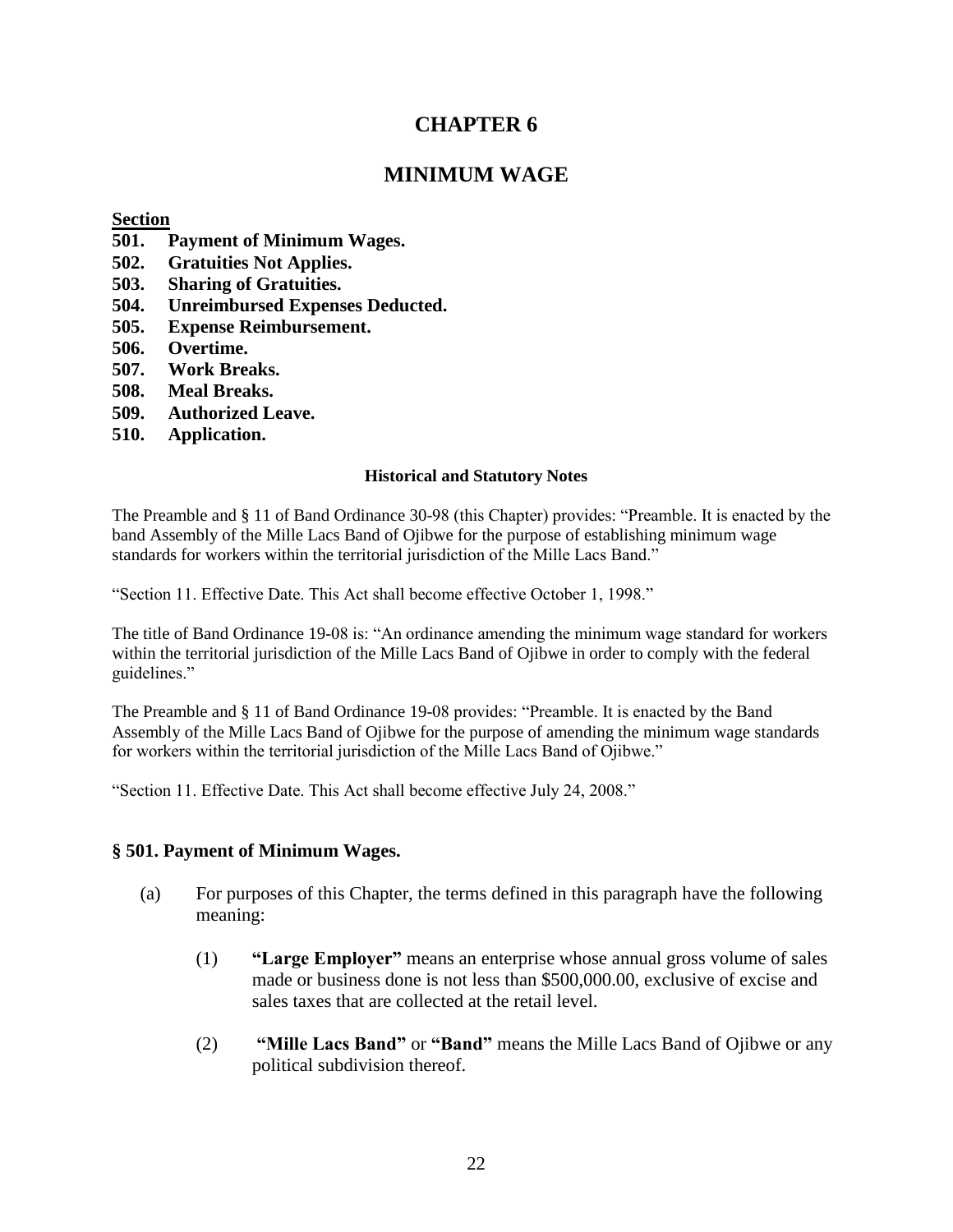- (3) **"Salary"** means wages paid periodically in contrast to wages based on an hourly rate.
- (b) Except as may otherwise be provided for in this Chapter, the Band and every Large Employer must pay wages to each employee in the minimum amount of \$8.50 per hour unless a higher amount is required under applicable law.
- (c) Except as may otherwise be provided for in this Chapter, every "Small Employer" must pay each wages to each employee in the minimum amount of \$6.55 per hour unless a higher amount is required under applicable law.
- (d) A "Large Employer" must pay each employee at a rate of at least the minimum wage set by this section without the reduction for training wage or full-time student status allowed by federal law.
- (e) Any governmentally funded program, whether Band, federal or state, that employs students enrolled in educational classes is expressly exempt from the provisions of this section.

#### **Source:**

Band Ordinance 30-98, § 1. Band Ordinance 19-08, § 1. Band Ordinance 45-14.

# **§ 502. Gratuities Not Applied.**

- (a) An employer may not directly or indirectly credit, apply or otherwise utilize gratuities towards payment of the minimum wage set by this section or any other applicable law.
- (b) Notwithstanding any provision of this Chapter to the contrary, an employer shall not be required to pay an employee receiving 30% or more of their earnings from tips or gratuities, the amount of the Band's minimum wage rate prescribed in § 501 of this Chapter. Instead such an employee shall be entitled to receive a minimum wage at the federal rate for employees of this type.

### **Historical and Statutory Notes**

### **Source:**

Band Ordinance 30-98, § 2. Band Ordinance 19-08, § 2.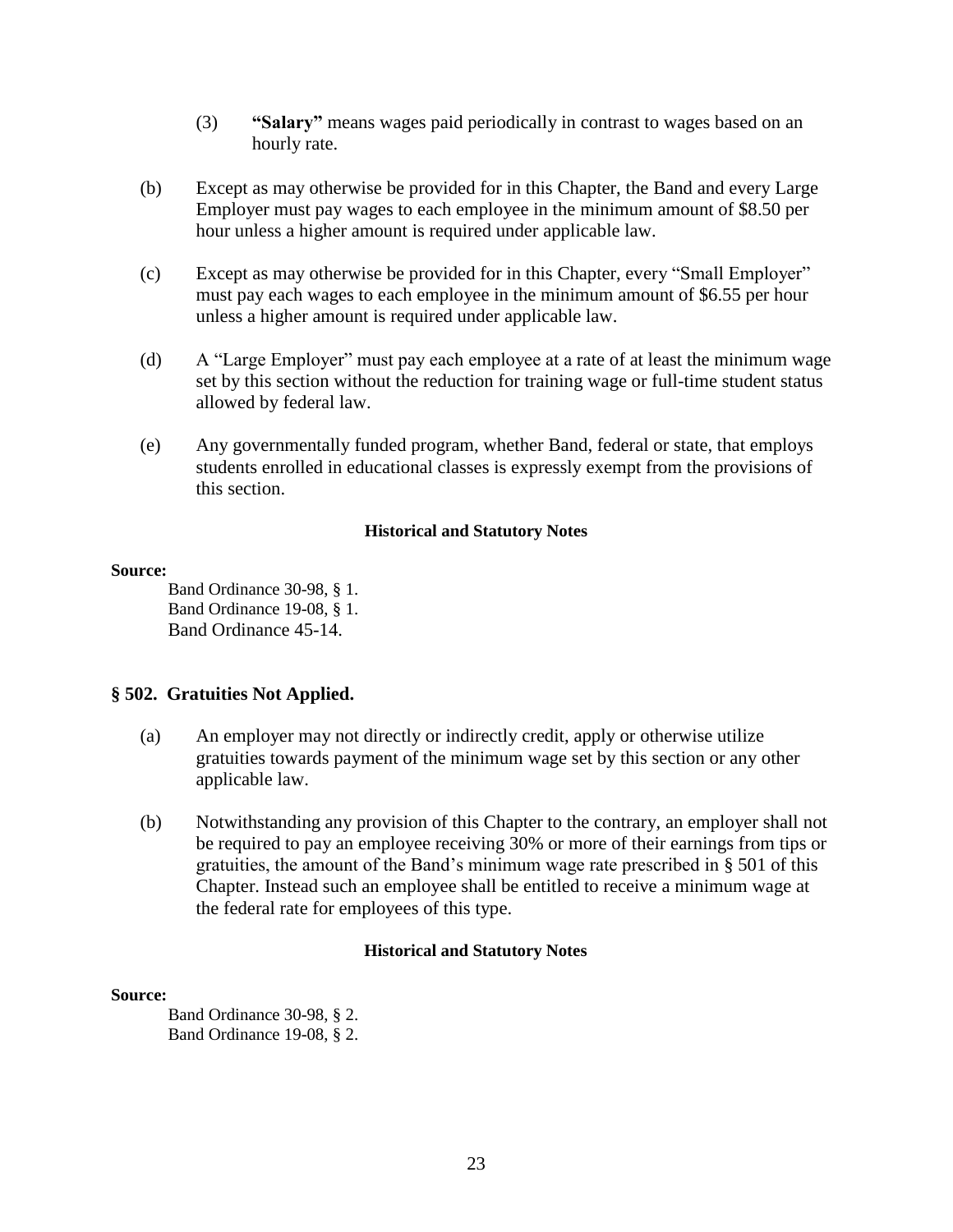# **§ 503. Sharing of Gratuities.**

- (a) All tips or gratuities may be retained by employees receiving such tips or gratuities.
- (b) Notwithstanding the provisions of paragraph (a) of this section, any tip or gratuity received by an employee and deposited in a fund or pool operated for the benefit of such type of employees to be to be shared equally shall be permissible.

### **Historical and Statutory Notes**

#### **Source:**

Band Ordinance 30-98, § 3. Band Ordinance 19-08, § 3.

# **§ 504. Expenses that are Not Reimbursed that May Be Deducted.**

Deductions, direct or indirect, from wages or gratuities not authorized under this section may only be taken as otherwise authorized by law. Deductions, direct or indirect, up to the full cost of an individual's uniform or individual's piece of work equipment as listed below, may not exceed fifty dollars and no cents (\$50.00). No deductions, direct or indirect may be made for the items listed below which when subtracted from wages would reduce the wage below the allowable minimum:

- (a) Purchased or rented uniforms or specifically designed clothes required by the employer, due to the nature of the employment or by law as a condition of the employment, which are not generally appropriate for use except in that employment;
- (b) Purchased or rented equipment used in employment, except as tools of trade, motor vehicle or any other equipment which may be used outside the employment;
- (c) Travel expenses in the course of employment except those incurred in traveling to and from the employee's residence and place of employment.

### **Historical and Statutory Notes**

### **Source:**

Band Ordinance 30-98, § 4. Band Ordinance 19-08, § 4.

# **§ 505. Expense Reimbursement.**

An employer, at the termination of an employee's employment, must reimburse the full amount deducted, directly or indirectly, for any of the items listed in § 504 of this Chapter. When reimbursement is made, the employer may require the employee to surrender any existing items for which the employer provided reimbursement.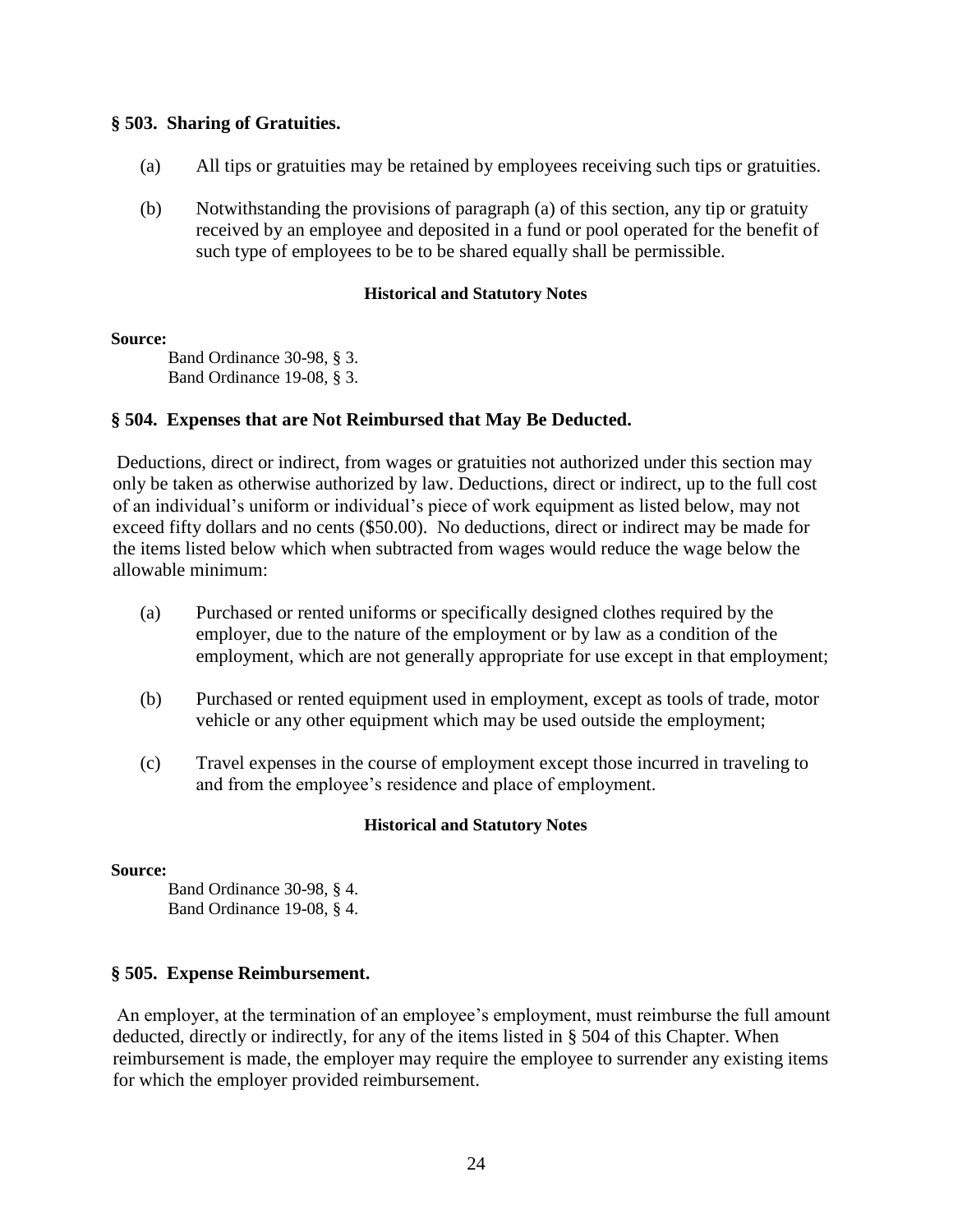#### **Source:**

Band Ordinance 30-98, § 5. Band Ordinance 19-08, § 5.

#### **§ 506. Overtime.**

- (a) An employer may not employ an employee for a workweek longer than (40) hours, unless the employee receives compensation for employment in excess of (40) hours at a rate of at least  $1\frac{1}{2}$  times the employee's wage. An employer may also grant compensatory time off at the rate of  $1\frac{1}{2}$  hours for each hour worked in excess of (40) hours in lieu of monetary compensation.
- (b) An employer does not violate this § 506 if the employer and employee agree before the performance of a work week, to accept to work period of (14) conservative days in lieu of a work week of (7) consecutive days. In such an arrangement, overtime compensation for the employment in excess of eight hours in any workday and in excess of eighty (80) hours in the fourteen (14) day period, the employee shall receive pay or compensatory time off at a rate not less than 1½ times the regular rate at which the employee is employed.
- (c) This section shall not apply to employees receiving a Salary.

#### **Historical and Statutory Notes**

#### **Source:**

Band Ordinance 30-98, § 6. Band Ordinance 19-08, § 6.

#### **§ 507. Work Breaks.**

An employer must allow each employee a 15-minute break from work within each four consecutive hours of work.

#### **Historical and Statutory Notes**

#### **Source:**

Band Ordinance 30-98, § 7. Band Ordinance 19-08, § 7.

# **§ 508. Meal Breaks.**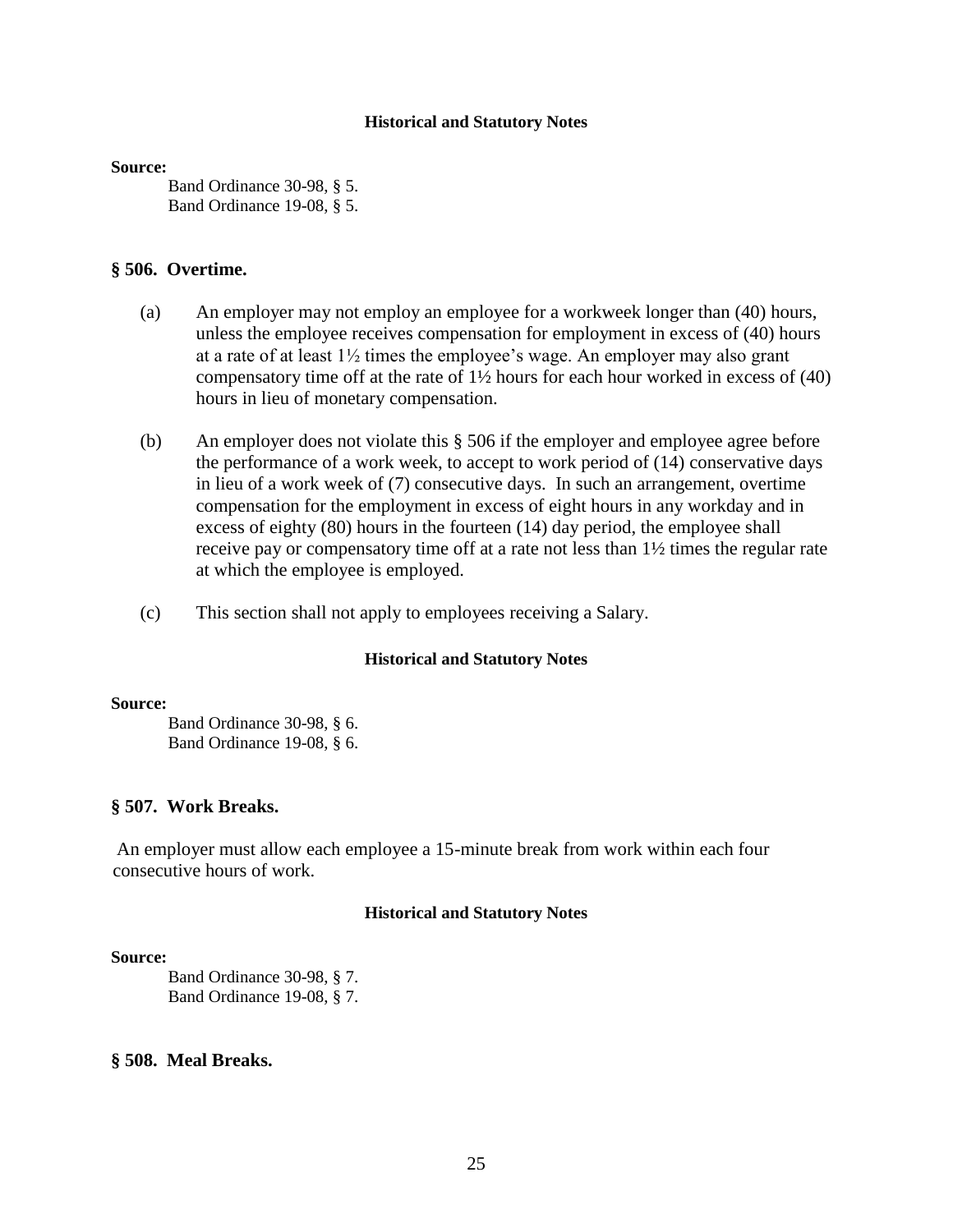- (a) An employer must permit each employee who is working for eight or more hours at least 30 minutes to eat a meal.
- (b) Nothing in this section requires the employer to pay the employee during the meal break.

#### **Source:**

Band Ordinance 30-98, § 8. Band Ordinance 19-08, § 8.

# **§ 509. Authorized Leave.**

Any employee may not unreasonably be denied time-off from work to attend Midewin or Drum Society Ceremonies.

# **Historical and Statutory Notes**

#### **Source:**

Band Ordinance 30-98, § 9. Band Ordinance 19-08, § 9.

### **§ 510. Application.**

The provisions of this Chapter shall apply within the territorial jurisdiction of the Mille Lacs Band of Ojibwe.

### **Historical and Statutory Notes**

### **Source:**

Band Ordinance 30-98, § 10. Band Ordinance 19-08, § 10.

# **CHAPTER 7**

# **RIGHT TO WORK**

# **Section**

- **601. Findings and Determinations.**
- **602. Definitions.**
- **603. Right to Work.**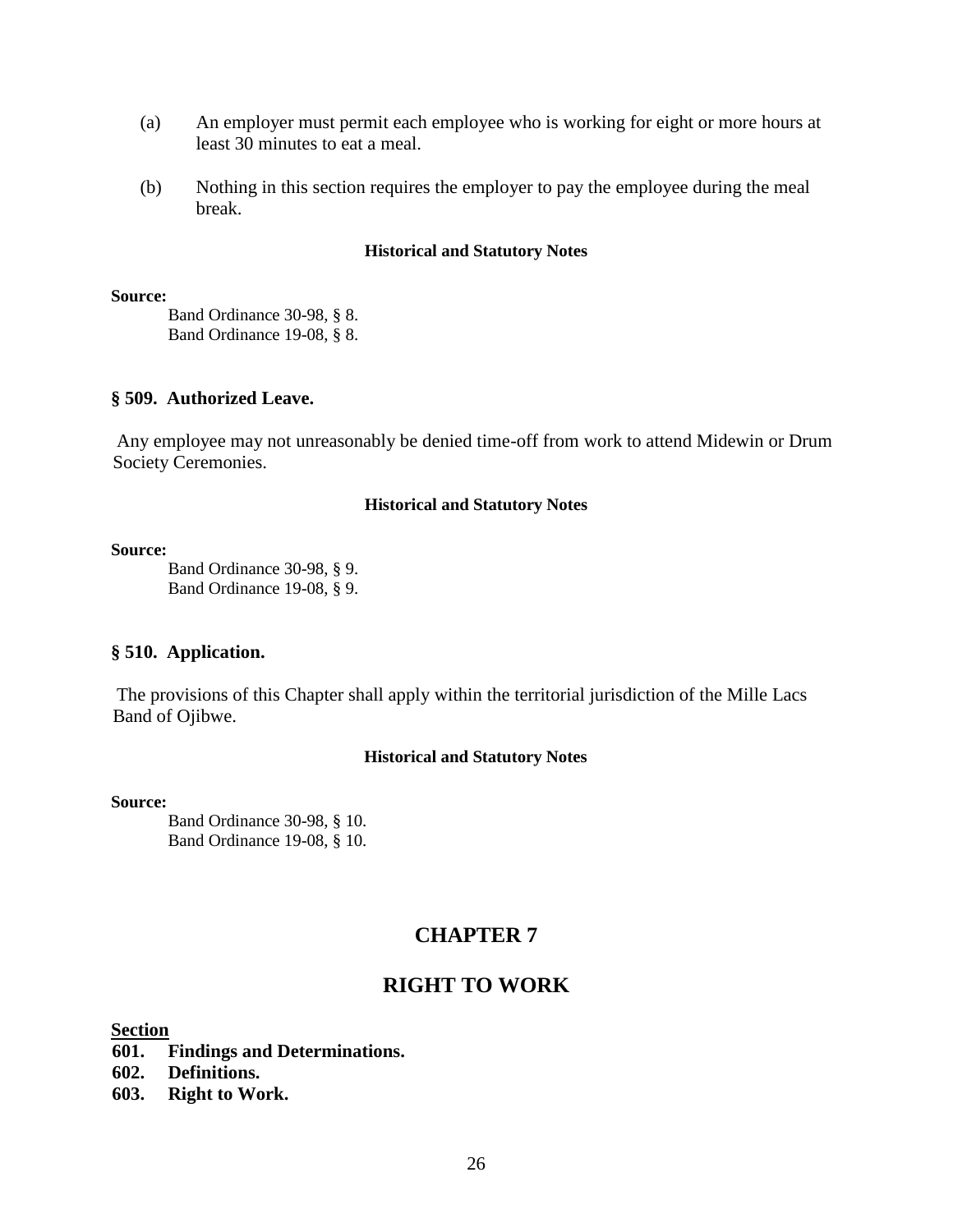- **604. Prohibition of Strikes.**
- **605. Jurisdiction.**
- **606. Civil Remedies.**
- **607. Complaint Process.**
- **608. Enforcement.**

The Title of Band Ordinance 55-08 (this Chapter) is: "An Ordinance amending Title 18 of Mille Lacs Band Statutes Annotated (Commercial Practices) to add Chapter 7 – Right to Work.

The preamble of Band Ordinance 55-08 provides: "It is enacted by the Band Assembly of the Mille Lacs Band of Ojibwe for the purpose of amending Title 18 of the Mille Lacs Band Statutes Annotated (Commercial Practices) to add Chapter 7 to be entitled 'Right to Work.'"

# **§ 601. Findings and Determinations.**

The Band Assembly hereby finds and determines:

- (a) The Mille Lacs Band of Ojibwe has the inherent power to maintain a Band government which may enact laws to preserve the sovereignty of the Band and to promote and maintain individual rights and promote the general welfare of the people of the Band.
- (b) With the recent expansion of economic development, employment within the jurisdiction of the Band has grown substantially, and the Band has exercised its sovereignty in enacting laws to govern employment relationships.
- (c) The right to work on land within the jurisdiction of the Band is a fundamental right that should not be abridged.
- (d) No person should be forced to join or be penalized for not joining a union or other collective bargaining organization and should be able to make that choice freely and voluntarily.
- (e) The Mille Lacs Band of Ojibwe enacts this law governing employment and labor pursuant to the Band's inherent sovereign authority to govern activities on lands within the jurisdiction of the Band, whether the activities are of Band members, nonmembers, Indians, or non-Indians, and whether based on consensual relationships with the Band or conduct which impacts and affects the health, safety, political and economic integrity of the Band and the community including Band members, employees, vendors, patrons and others.

### **Historical and Statutory Notes**

#### **Source:**

Band Ordinance 55-08, § 1.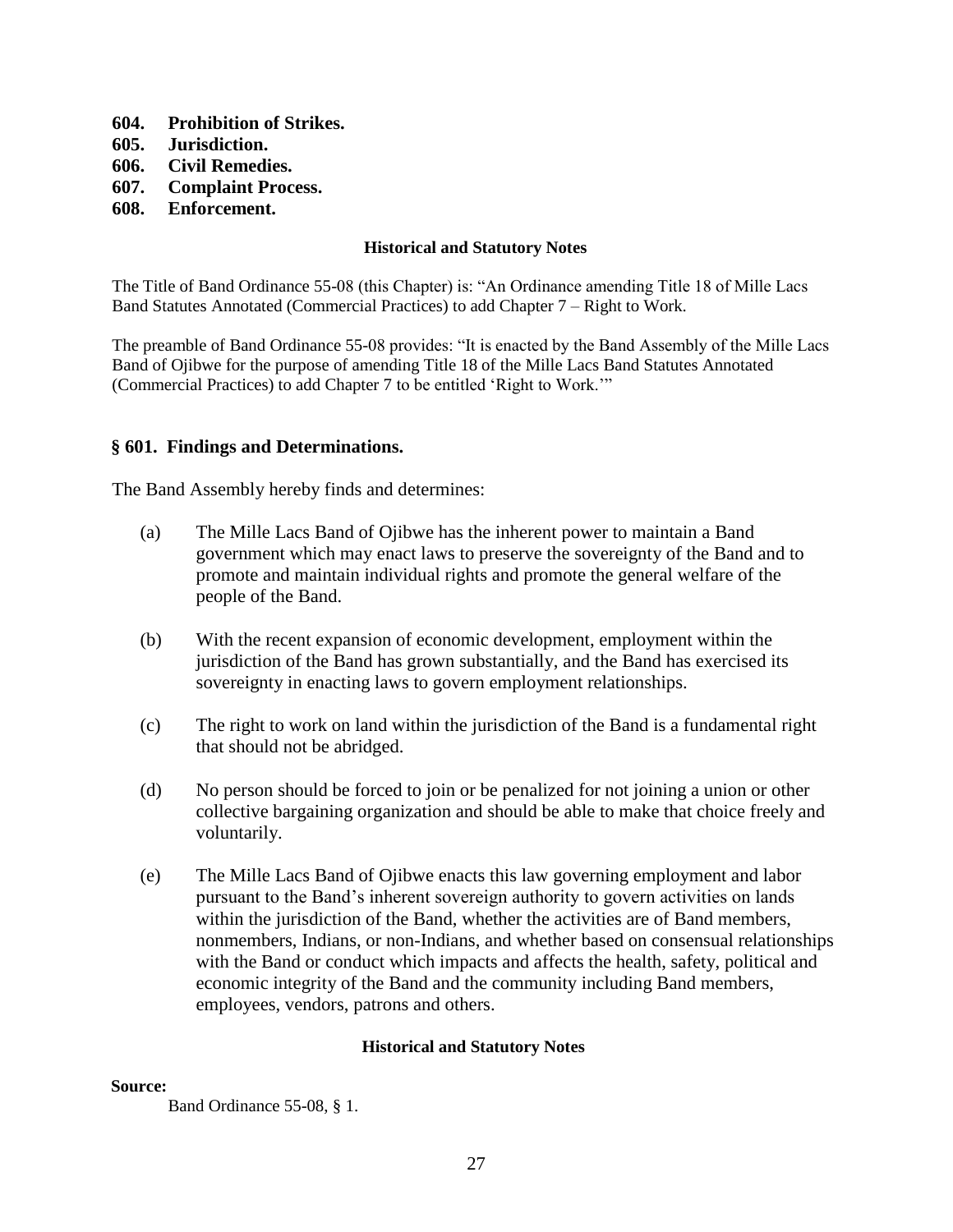# **§ 602. Definitions.**

- (a) **"Employer"** means any person, firm, association, corporation, government or any subdivision thereof and other entity operating within the jurisdiction of the Band and directly or indirectly employing one or more persons to perform work, except for any such person, firm, association, or corporation which has a principal place of business located outside the jurisdiction of the Band and operates pursuant to an Agreement with the Band or Band entity to perform construction related activities.
- (b) **"Labor organization"** means any organization or agency or group of employees or employee committee or plan in which employees participate that is organized or exists for the purpose of dealing with an employer or employers concerning hours of employment, wages, rates of pay, working conditions or grievances of any kind relating to employment.
- (c) **"Labor dispute"** includes any controversy concerning terms or conditions of employment or concerning the association or representation of persons in negotiating, fixing, maintaining, changing, or seeking to arrange terms or conditions of employment whether or not the disputants stand in the proximate relationship of employer and employee.
- (d) **"Person"** means any individual, labor organization, corporation, partnership, company, association or other legal entity, including the Mille Lacs Band of Ojibwe and any subdivision thereof and the Corporate Commission of the Mille Lacs Band of Ojibwe.
- (e) **"Strike"** means any temporary stoppage, reduction, disruption or slowdown of work by the concerted action of two or more employees as a result of a labor dispute.
- (f) **"Union dues"** means dues, fees, assessments or other charges of any kind or amount or their equivalents paid or payable, directly or indirectly, to a labor organization or its agents and includes payments to any charity or other third party in lieu of such payments to a labor organization.

# **Historical and Statutory Notes**

### **Source:**

Band Ordinance 55-08, § 2.

# **§ 603. Right to Work.**

- (a) No person shall be required, as a condition of employment, or continuation of employment, within the jurisdiction of the Band, to do any of the following:
	- (1) Resign or refrain from voluntary membership in, voluntary affiliation with, or voluntary financial support of a labor organization;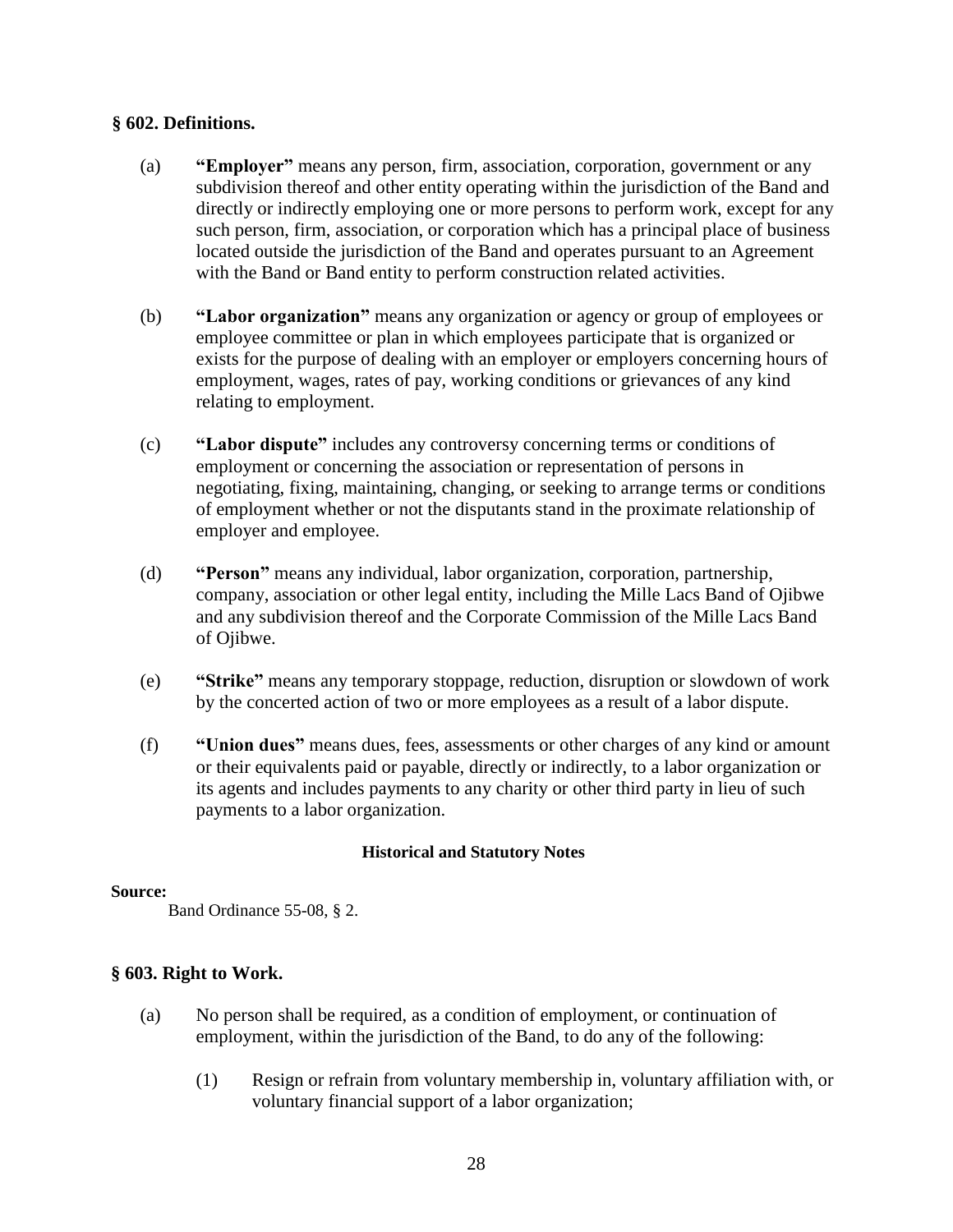- (2) Become or remain a member of a labor organization; or
- (3) Pay union dues as defined in this chapter.
- (b) Any agreement between any labor organization and any employer that violates subsection (a) or otherwise violates the rights of persons defined by this chapter is of no legal effect. This chapter does not bar any person from voluntarily obtaining or maintaining membership in any labor organization or from voluntarily paying union dues as defined in this chapter.

#### **Source:**

Band Ordinance 55-08, § 3.

### **§ 604. Prohibition of Strikes.**

- (a) No person shall engage in a strike and no person shall cause, instigate, encourage, or condone a strike.
- (b) For purposes of this section, if a person is absent from work, or abstains wholly or in part from the full performance of his or her normal duties, on the date or dates when a strike occurs, it shall create a rebuttable presumption to have engaged in such strike on such date or dates.

### **Historical and Statutory Notes**

#### **Source:**

Band Ordinance 55-08, § 4.

### **§ 605. Jurisdiction.**

The Court of Central Jurisdiction shall have jurisdiction over all causes of action alleging violations of this chapter. Nothing provided in this chapter shall be deemed to be a waiver of the sovereign immunity of the Mille Lacs Band of Ojibwe from suit. Nothing provided in this chapter shall diminish the immunity protections of 2 MLBS § 5 and 16 MLBS § 109.

### **Historical and Statutory Notes**

#### **Source:**

Band Ordinance 55-08, § 5.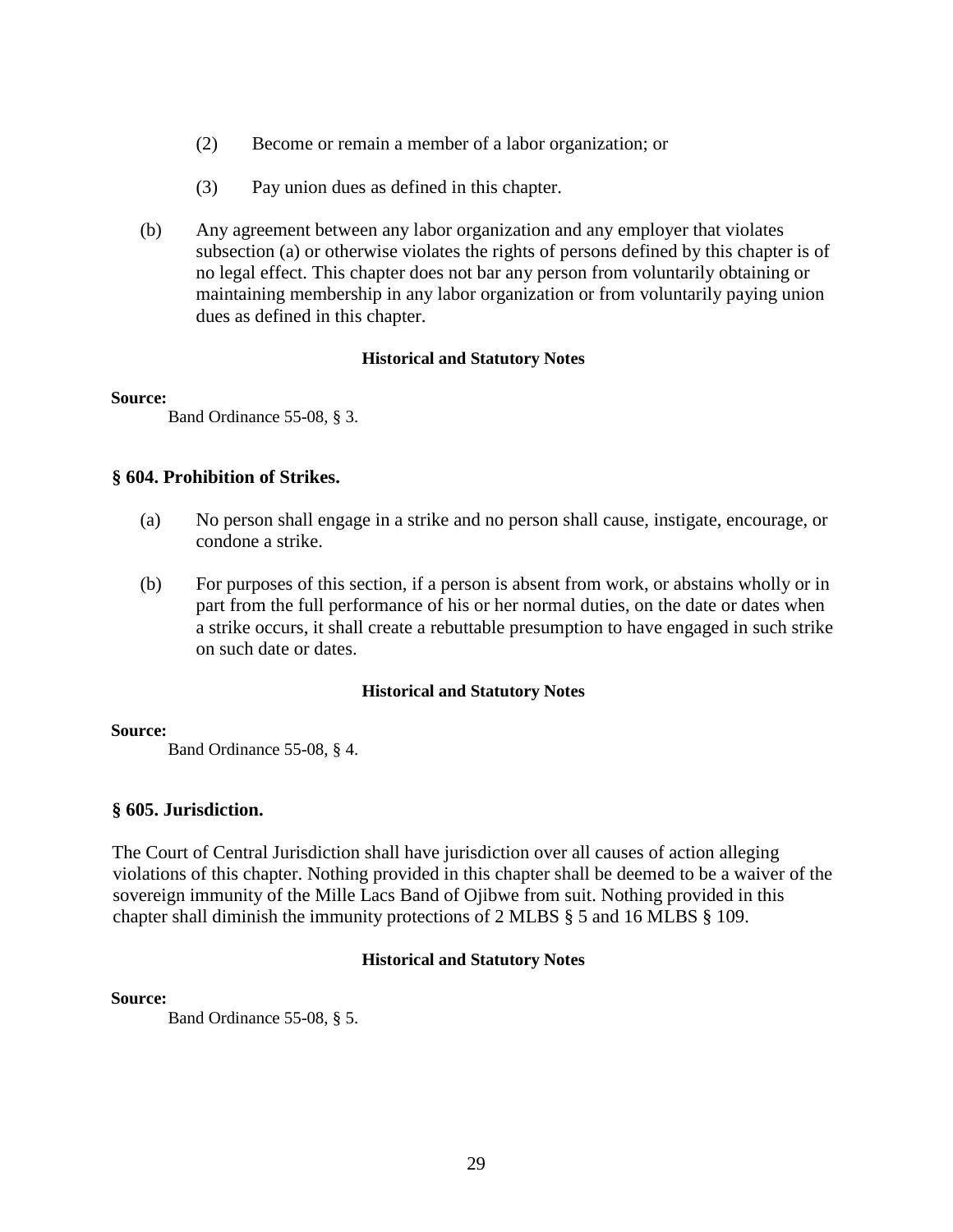# **§ 606. Civil Remedies.**

Any person injured as a result of any violation or threatened violation of the provisions of this chapter shall be entitled to petition the Court of Central Jurisdiction for injunctive relief from or against any person who violated or threatens any violation of this chapter, and may, in addition thereto, file a claim to recover actual damages resulting from the violation or threatened violation. The remedy shall be independent of, and in addition to, any other penalties and remedies prescribed by applicable law.

# **Historical and Statutory Notes**

# **Source:**

Band Ordinance 55-08, § 6.

# **§ 607. Complaint Process.**

- (a) **Petition.** Any person injured as a result of any violation or threatened violation of the provisions of this chapter shall first petition the Court of Central Jurisdiction for a show cause hearing. The Petition shall include a statement of the facts constituting the violation or threatened violation of the provisions of this chapter and the specific relief requested. The Petition shall also be accompanied by an affidavit made under oath stating the specific facts and circumstances from which relief is sought.
- (b) **Notice of Hearing.** The Clerk of Court shall schedule a hearing within 30 days after receipt of the Petition. The Clerk shall submit a Notice of Hearing to the person against whom the action is being instituted. The Notice shall state that the person has a right to appear at this hearing on his or her own behalf or with an attorney. The person shall have a right to present defenses to the claim and to state the reasons why the Petition should be denied. The Petition shall clearly state a claim to the violation of this chapter and the damages sought. Finally, the notice shall clearly state that if the person fails to appear at the hearing the Court has the authority to enter a default judgment on behalf of the Petitioner and direct that the requested relief be immediately granted.

# (c) **Emergency Procedure.**

- (1) Where an application under this chapter alleges an immediate and present violation or threatened violation of § 4 of this chapter, the court may grant an ex-parte temporary order enjoining the violation or threatened violation.
- (2) An ex-parte temporary order shall be effective for a fixed period not to exceed 14 days. A full hearing as provided by this chapter shall be set for not later than 7 days from the issuance of the temporary order. The respondent shall be served forthwith a copy of the ex-parte order along with a copy of the petition and affidavit and notice of the date set for the hearing.